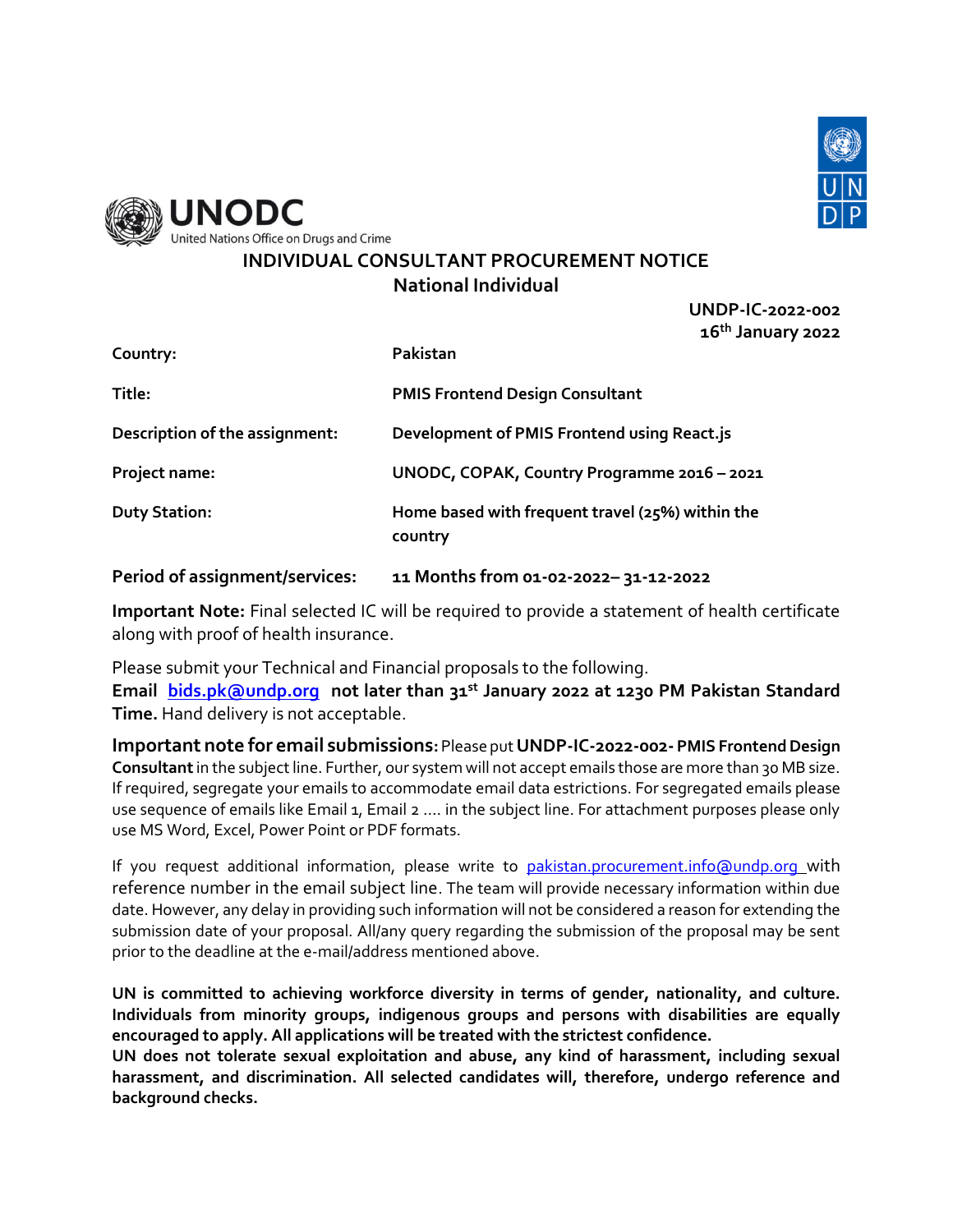#### **TERMS OF REFERENCE**

#### **1. BACKGROUND**

The United Nations Office on Drugs and Crime (UNODC) Country Office for Pakistan (COPAK) is tasked with assisting Pakistan through its Country Programme (CPII) 2016-19 with a focus on needs related to illicit trafficking and border management, criminal justice and drug demand reduction and HIV/AIDS.

UNODC Office for Pakistan (COPAK) provides support to the Government of Pakistan (GOP) to improve capacities in the management of legal and regulatory services and also to improve capacities in the management of prison services. This support includes training, equipment, technical advice and when required computer systems.

COPAK is currently assisting the GOP in developing capacity for prison monitoring systems. As part of the assistance package, the software system PMIS is in the process of implementation in prisons of Balochistan This consultancy will help develop effective mechanism to install and maintain the PMIS in the selected prisons of Balochistan.

The overall objective of the consultancy is to develop the frontend of the PMIS for Balochistan using react.js, html5 and CSS<sub>3</sub>, and JavaScript.

### **2. MAIN OBJECTIVES, RESPONSABILITIES AND DESCRIPTION OF THE PROPOSED ANALYTICAL WORK.**

The specific objective of the consultancy is: development of PMIS modules in react.js using the HTML5, CSS3, jQuery, and java scripts as per the requirements provided by National Technical Team Lead PMIS and coordination between UNODC and the Prisons Department, Assistance of National Technical Team Lead PMIS and the Program Officer is also the part of this consultancy.

The consultancy has following key responsibilities:

- 1. Designing the PMIS Frontend using react. is using HTML5, CSS3, jQuery, and JavaScript;
- 2. Designing the architecture for the portal using the instructions provided by the National Technical Team Lead;
- 3. Design the frontend of the Admin Section of PMIS using the HTML5 and CSS3;
- 4. Design the frontend of the Admission & Release mechanism using the HTML5 and CSS3;
- 5. Push changes to the Testing server in collaboration with the PMIS Development and Backend Development Consultants;
- 6. Integrating the frontend of the modules and components with the backend developed in .NET Core;
- 7. Helping the team in Testing and verification of the developed components on the test server.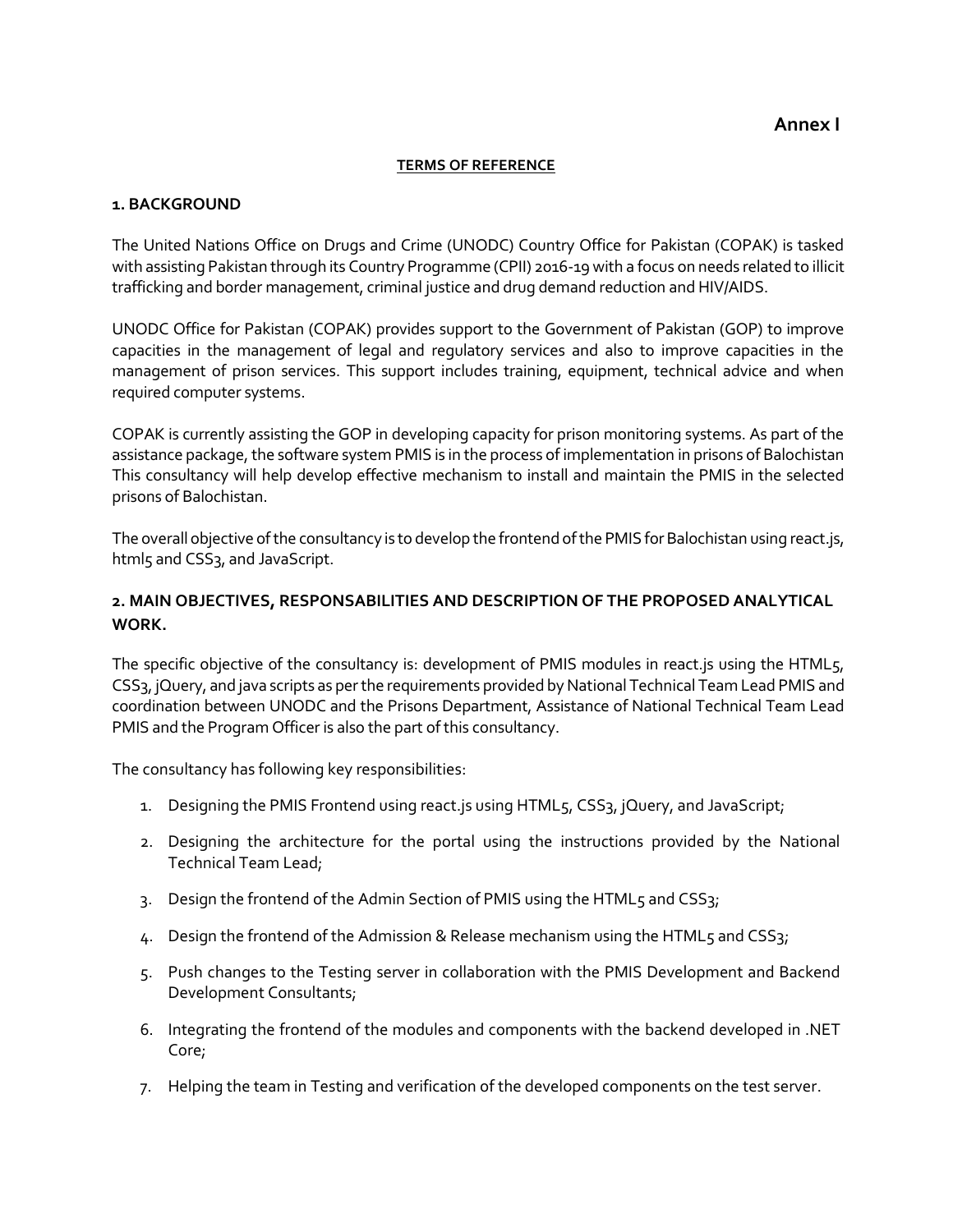## **3. SCOPE OF WORK, RESPONSIBILITIES AND DESCRIPTION OF THE PROPOSED ANALYTICAL WORK**

Scope of work: The scope of work includes the designing of the PMIS frontend, integrating it with the backend developed in the .NET core, and deployment of the changes to the test server, verification, testing.

Responsibilities: Supporting the team in Installation and configuration of IIS on servers and the PostgreSQL database. The consultant will coordinate with National Technical Team Lead PMIS, Programme Officer Prisons and Advisor, Criminal Justice and Legal Reform. The consultant will work closely in collaboration with the PMIS Team and Programme Officer Prisons.

#### **Expected Responsibilities:**

The responsibilities for the work and sequencing of events are as follows:

- 1. Designing the PMIS Frontend using react.js using HTML5, CSS3, jQuery, and JavaScript;
- 2. Designing the architecture for the portal using the instructions provided by the National Technical Team Lead and integrating the changes in developed components in .NET Core;
- 3. Design and assist the PMIS frontend developer in the development of the frontend of the Admin Section of PMIS;
- 4. Design and assist the PMIS frontend developer in the development of the frontend of the Admission & Release mechanism;
- 5. Assist the team to push changes to the Testing server;
- 6. Assisting the team in testing and verification of the developed components on the test server.

#### **4. Payment Schedule:**

#### **Dates and details as to how the work must be delivered (preliminary timeline)**:

#### **February 2022**

- a. Assist the team in the Installation and configuration of IIS and PostgreSQL database on the test server in collaboration with the PMIS Backend Development Consultant;
- b. Work in the close coordination with the team to setup the database for the development of the portal in close coordination with the PMIS Backend Development Consultant;
- c. Designing of the architecture for the frontend of PMIS using react.js in line with the instructions provided by the Team Lead;
- d. Designing of the frontend of the Employee Registration mechanism in the admin section;
- e. Designing of the frontend of the User Accounts creation mechanism in the admin section.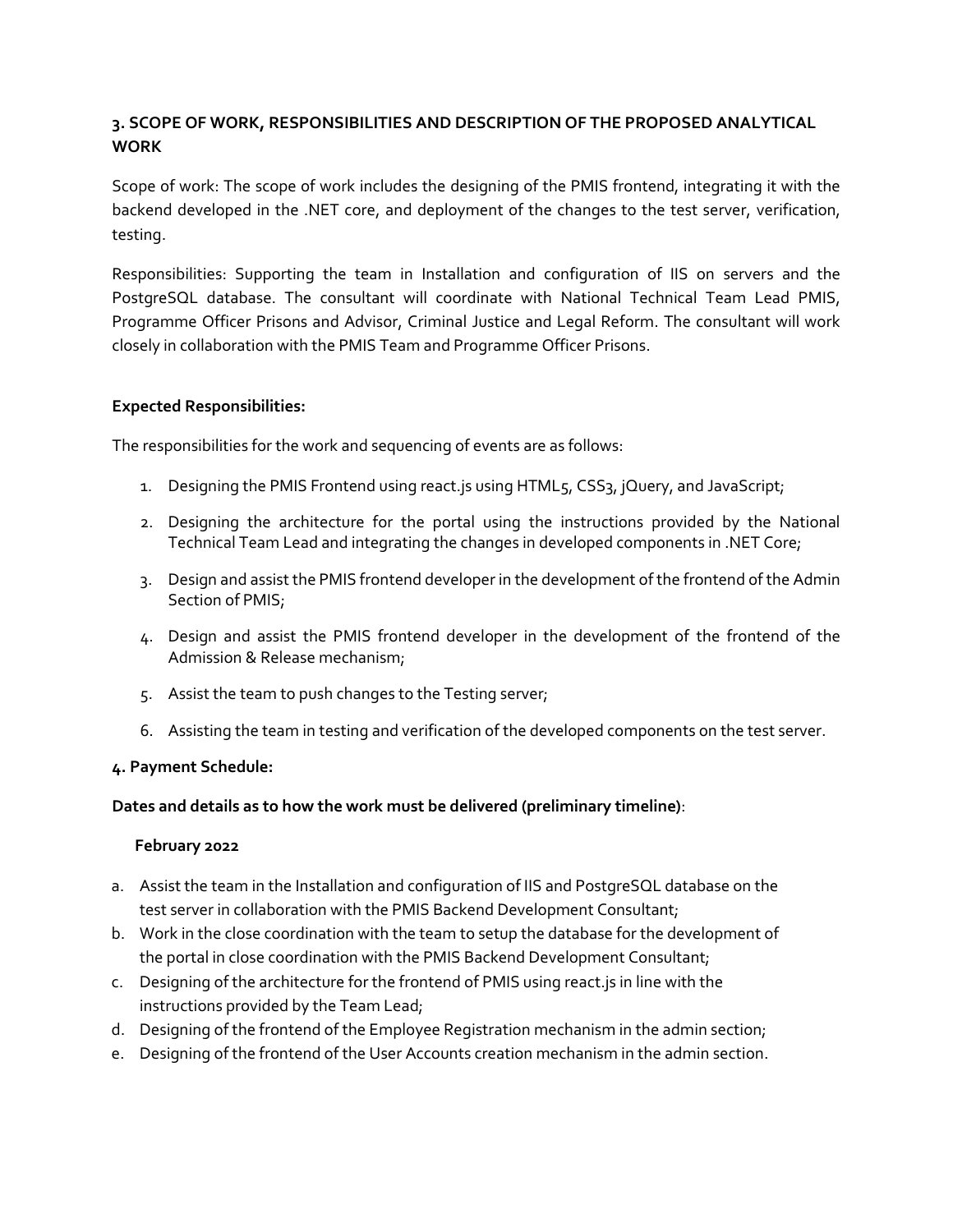#### **March 2022**

- a. Design the frontend of the user permissions assignment mechanism;
- b. Design the frontend of the User Accounts creation mechanism;
- c. Integrate all the developed forms in the provided templates and verify the functionality;
- d. Deploy the changes to the test server.

### **April 2022**

- a. Design the frontend of the Roles Management mechanism using the provided instructions and integrate all the changes in the provided templates and verify the functionality;
- b. Design the frontend of the data accessibility mechanism using the provided instructions, integrate the changes in the template and display the data in the templates by calling it from the .NET core and PostgreSQL;
- c. Deploy the changes to the test server.

### **May 2022**

- a. Designing the following in the frontend of the admin section by creating the forms according to the provided fields;
	- 1. Manage prisons;
		- i. Add;
		- ii. Edit;
		- iii. Delete.
	- 2. Manage Police Stations;
		- i. Add;
		- ii. Edit;
		- iii. Delete.
	- 3. Manage Sections;
		- i. Add;
		- ii. Edit;
		- iii. Delete.
	- 4. Manage Acts;
		- i. Add;
		- ii. Edit;
		- iii. Delete.
	- 5. Manage Diseases;
		- i. Add;
		- ii. Edit;
		- iii. Delete.
	- 6. Manage Occupations;
		- i. Add;
		- ii. Edit;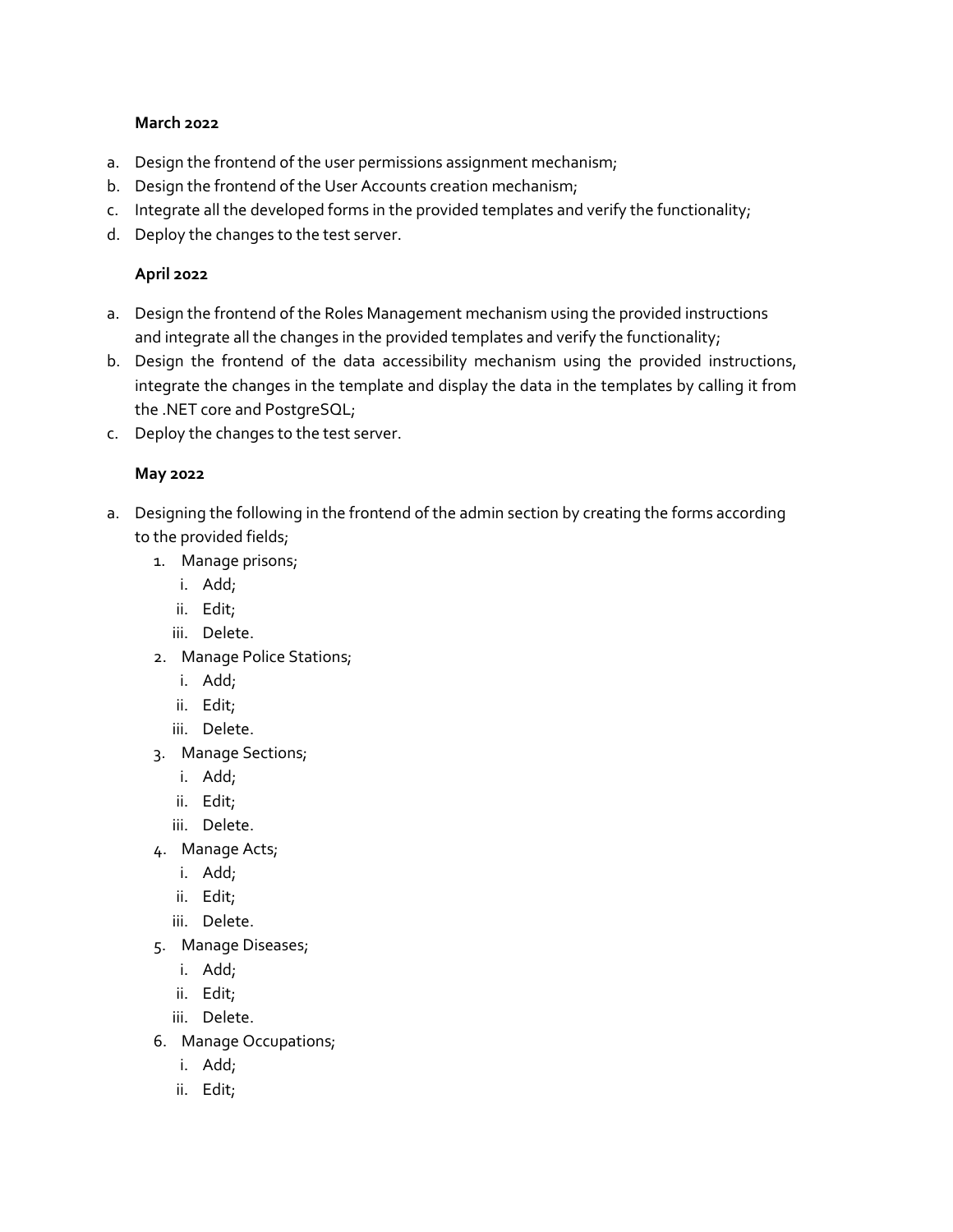- iii. Delete.
- 7. Manage Medicines;
	- i. Add;
	- ii. Edit;
	- iii. Delete.
- 8. Manage Contagious Diseases;
	- i. Add;
	- ii. Edit;
	- iii. Delete.
- 9. Manage Sects;
	- i. Add;
	- ii. Edit;
	- iii. Delete.
- 10. Manage Relationships;
	- i. Add;
	- ii. Edit;
	- iii. Delete.
- b. Design the dashboard of the Admin Module.

## **June 2022**

- a. Designing the following in the frontend of the admin section by creating the forms according to the provided fields;
	- 11. Manage Technical Educational institutes;
		- i. Add;
		- ii. Edit;
		- iii. Delete.
	- 12. Manage Religious Educational institutes;
		- i. Add;
		- ii. Edit;
		- iii. Delete.
	- 13. Manage Banned Outfit Organizations;
		- i. Add;
		- ii. Edit;
		- iii. Delete.
	- 14. Manage Age Groups;
		- i. Add;
		- ii. Edit;
		- iii. Delete.
	- 15. Manage Courts;
		- i. Add;
		- ii. Edit;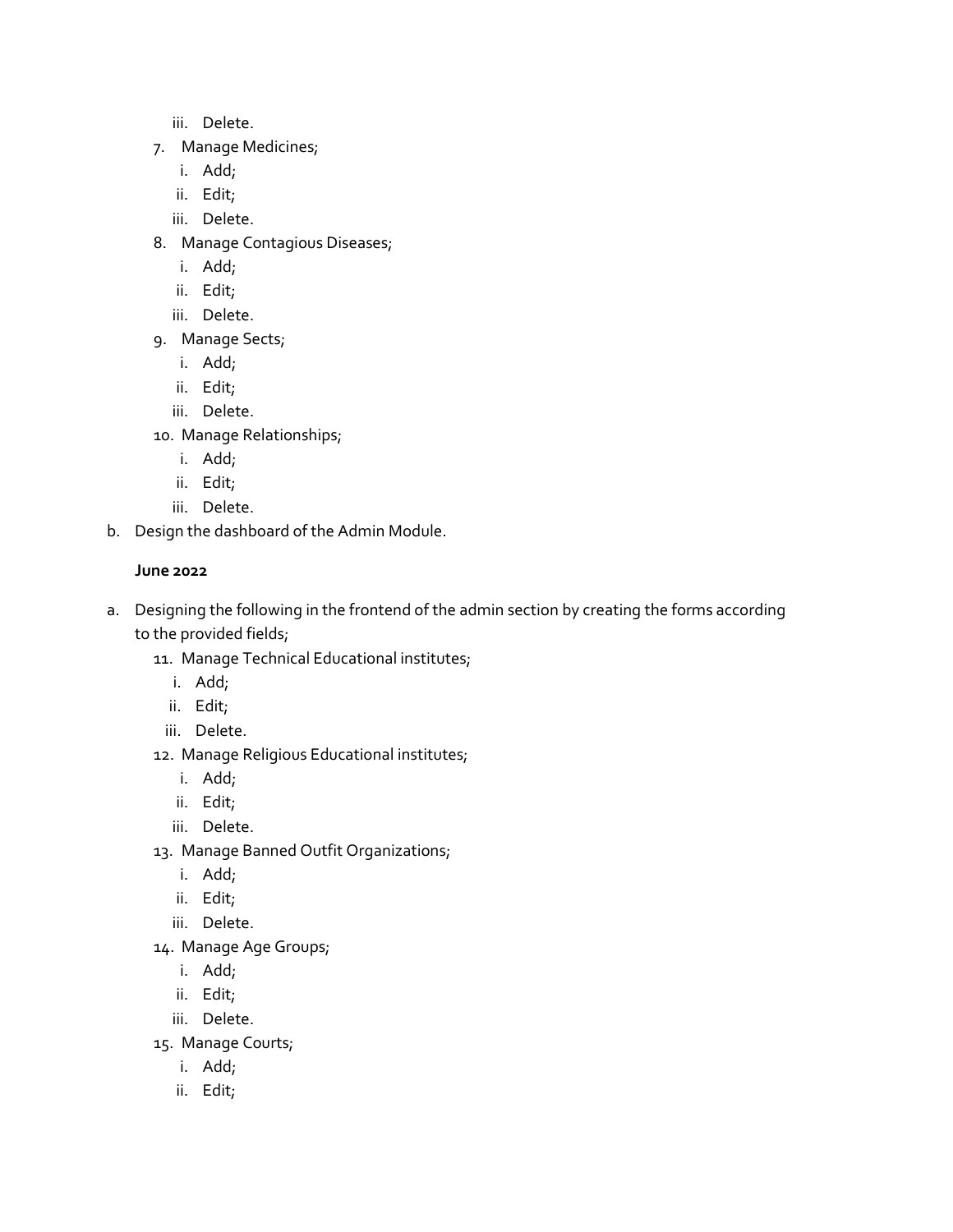- iii. Delete.
- 16. Manage Prisoners' Classes;
	- i. Add;
	- ii. Edit;
	- iii. Delete.
- 17. Manage Belongings;
	- i. Add;
	- ii. Edit;
	- iii. Delete.
- 18. Manage Casts;
	- i. Add;
	- ii. Edit;
	- iii. Delete.
- 19. Manage Religions;
	- i. Add;
	- ii. Edit;
	- iii. Delete;
- 20. Manage Educational Qualification types;
	- i. Add;
	- ii. Edit;
	- iii. Delete.

## **July 2022**

- a. Design the frontend of the Undertrial Admissions/Release Module by creating the forms in the template with the provided list of fields; (1/2)
	- 21. Global Search Development (1/2)
	- 22. Prisoners' Admission (1/2);
		- 1. Basic Profile;
		- 2. Diseases management;
		- 3. Dependents management;
		- 4. Cases' management.

## **August 2022**

- a. Design the frontend of the Undertrial Admissions/Release Module in the provided template and create the forms with the fields provided; (2/2)
	- 23. Global Search Development (2/2)
	- 24. Prisoners' Admission (2/2);
		- 1. Photo Uploading feature;
		- 2. Biometric Management (Fingerprint registration);
	- 25. Release management;
	- 26. Dashboard Development.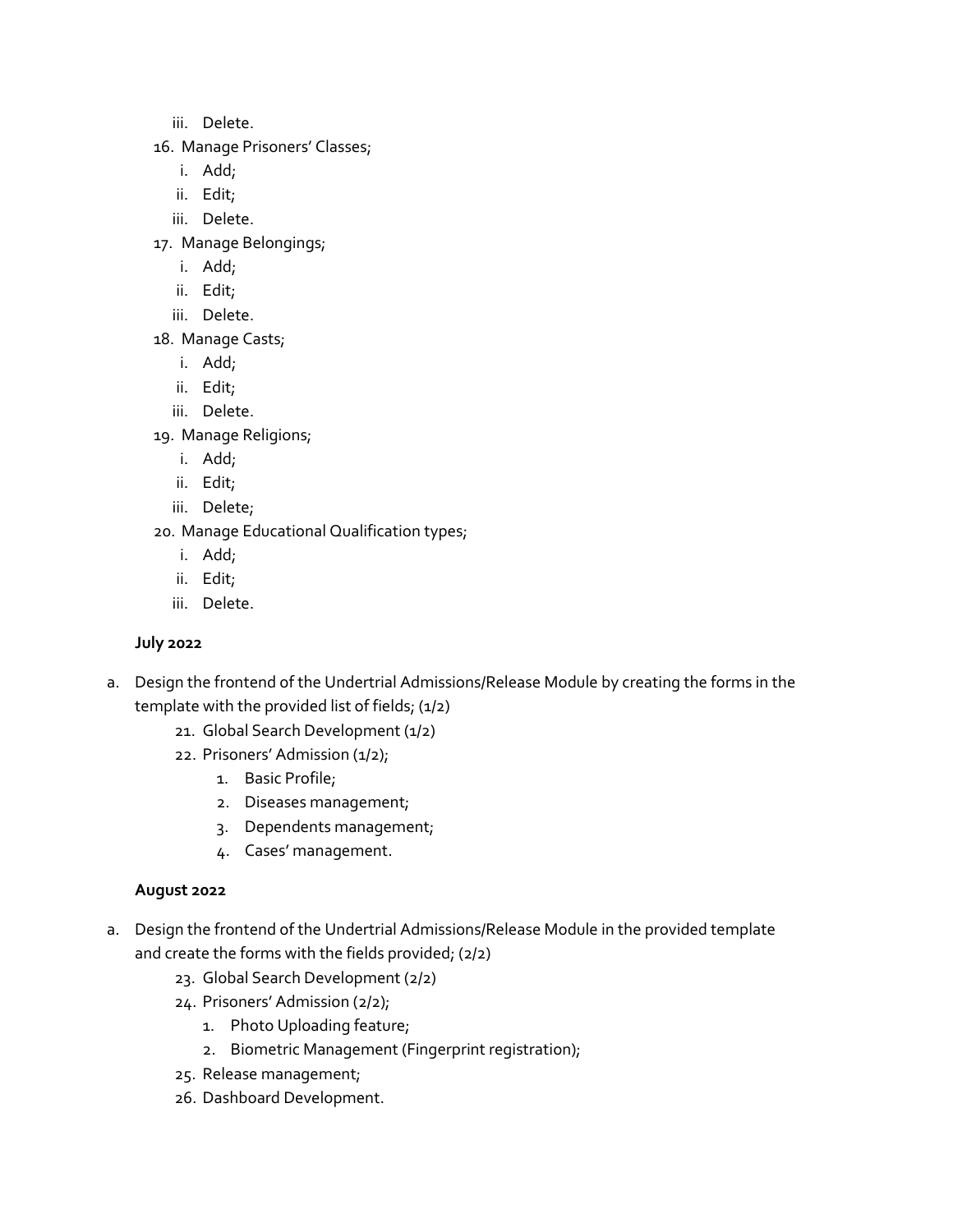- 27. Prisoners' Management;
- 28. Prisoners' Reports;
- b. Design the dashboard of the Control Tower Module.

### **September 2022**

- a. Design the frontend of the Conviction Admissions/Release Module in the provided template and create the forms with the fields provided  $(1/2)$ ;
	- 29. Global Search Development (1/2)
	- 30. Prisoners' Admission (1/2);
	- 31. Basic Profile;
	- 32. Diseases management;
	- 33. Dependents management;
	- 34. Cases' management.
- b. Design the dashboard of the Admission/Release Module (Undertrial Module).

#### **October 2022**

- a. Design the frontend of the Conviction Admissions/Release Module in the provided template and create the forms with the fields provided (2/2);
	- 35. Global Search Development (2/2)
	- 36. Prisoners' Admission (2/2);
		- 1. Photo Uploading feature;
		- 2. Biometric Management (Fingerprint registration);
	- 37. Release management;
	- 38. Dashboard Development.
	- 39. Prisoners' Management;
	- 40. Conviction Management;
	- 41. Prisoners' Reports.
- b. Design the dashboard of the Judicial Branch.

#### **November 2022**

- a. Design the frontend of the Control Tower Module in the provided template and create the forms with the fields provided;
	- 42. Barrack Allocation/Reallocation;
	- 43. Visitors' meetings management;
	- 44. Visitors' Allow/disallow feature;
	- 45. Prisoners Profile viewing;
	- 46. Prisoners Check-in/Checkout mechanism;
	- 47. Hospital Treatment management;
	- 48. Hearings Check-in/Checkout management;
- b. Design the dashboard of the Control Tower Module.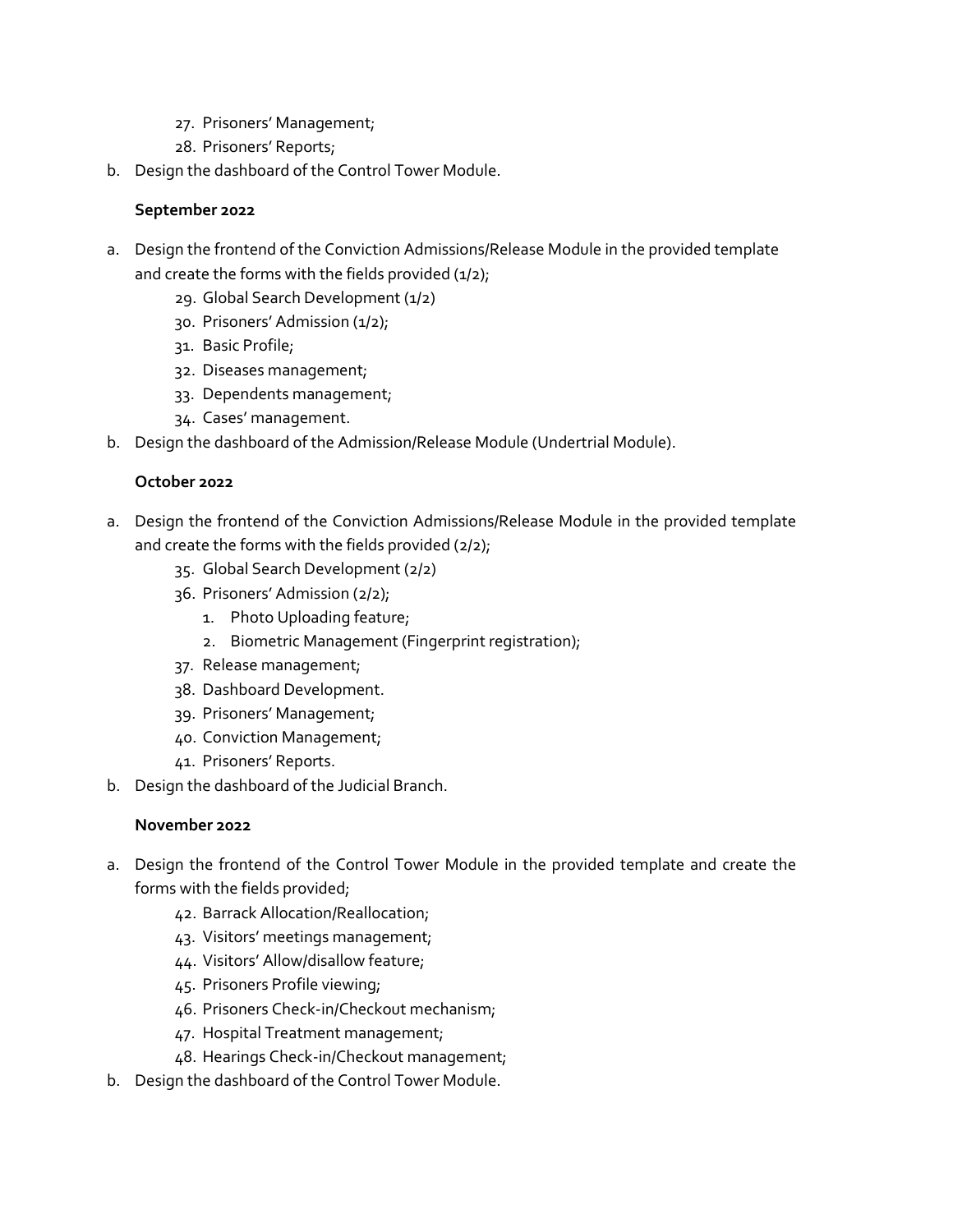### **December 2022**

- a. Design the frontend of the Visitors Module in the provided template and create the forms with the fields provided;
	- 49. Add visitor;
	- 50. Manage Visitors;
	- 51. Visitors' Reports;
	- 52. Prisoner wise reports;
	- 53. Visitor wise reports;
	- 54. Visitors' module with dashboard;
- b. Design the dashboard of the visitors' module.

Payments will be made upon satisfactory completion and/or submission of outputs/deliverables.

| <b>Deliver</b><br>able | Description of task (deliverable)                                                                                                                                                                                                                                                                                                                                                                                                                                                                                                                                                                                                                                                                                                  |            | To be<br>accomplished<br>by |
|------------------------|------------------------------------------------------------------------------------------------------------------------------------------------------------------------------------------------------------------------------------------------------------------------------------------------------------------------------------------------------------------------------------------------------------------------------------------------------------------------------------------------------------------------------------------------------------------------------------------------------------------------------------------------------------------------------------------------------------------------------------|------------|-----------------------------|
| 2.                     | Assist the team in the Installation and configuration of IIS and<br>a.<br>PostgreSQL database on the test server in collaboration with the<br>PMIS Backend Development Consultant;<br>b. Work in the close coordination with the team to setup the<br>database for the development of the portal in close coordination<br>with the PMIS Backend Development Consultant;<br>Designing of the architecture for the frontend of PMIS using<br>$\mathsf{C}$ .<br>react.js in line with the instructions provided by the Team Lead;<br>d. Designing of the frontend of the Employee Registration<br>mechanism in the admin section;<br>Designing of the frontend of the User Accounts creation<br>e.<br>mechanism in the admin section. | 19<br>Days | 28 February 2022            |
| $\overline{3}$         | Design the frontend of the user permissions assignment<br>a.<br>mechanism;<br>Design the frontend of the User Accounts creation mechanism;<br>b.<br>Integrate all the developed forms in the provided templates and<br>c.<br>verify the functionality;<br>Deploy the changes to the test server.<br>d.                                                                                                                                                                                                                                                                                                                                                                                                                             | 21<br>Days | 30 March 2022               |
| 4.                     | Design the frontend of the Roles Management mechanism using<br>a.<br>the provided instructions and integrate all the changes in the<br>provided templates and verify the functionality;<br>Design the frontend of the data accessibility mechanism using the<br>b.<br>provided instructions, integrate the changes in the template and                                                                                                                                                                                                                                                                                                                                                                                             | 22<br>Days | 30 April 2022               |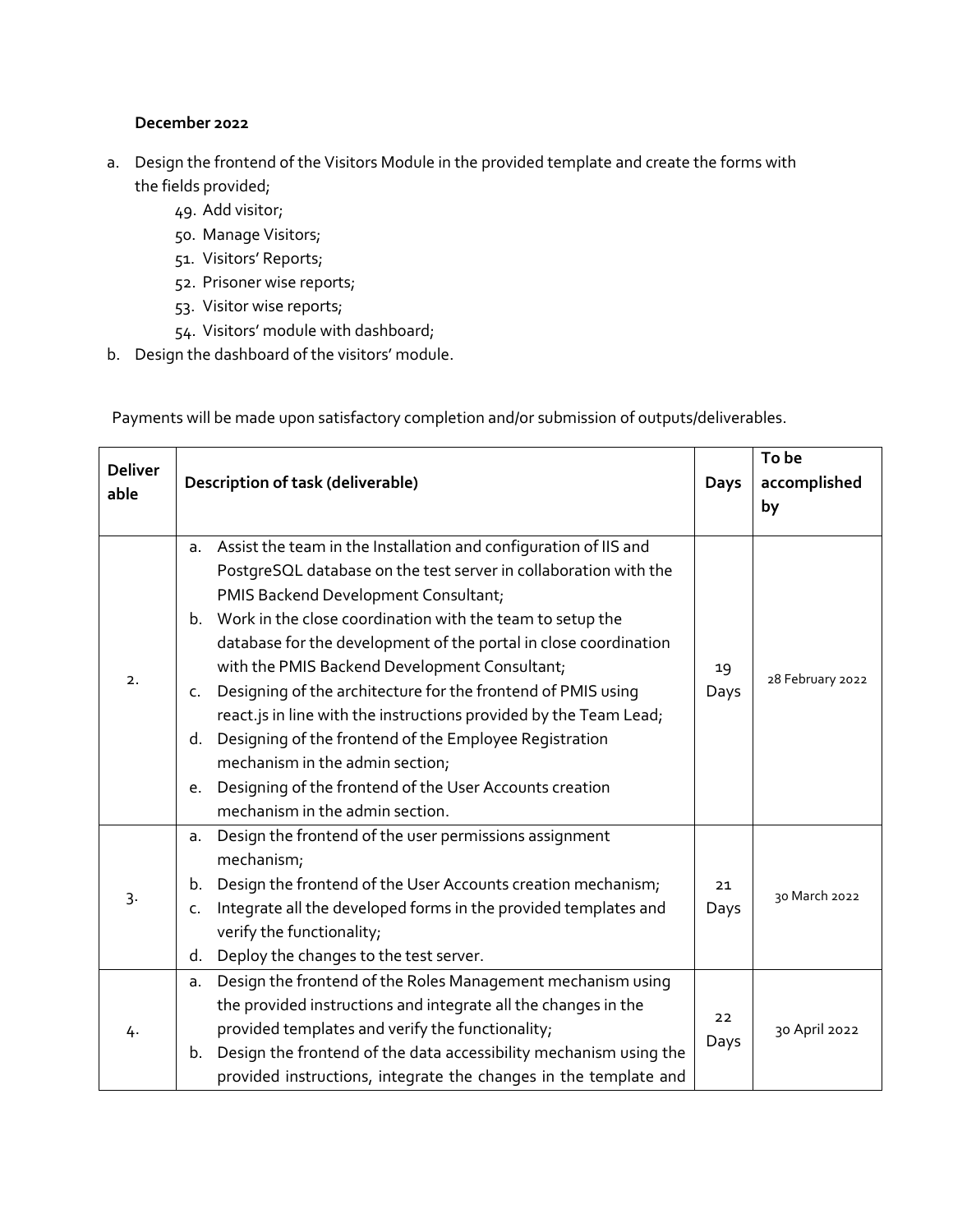|    |    | display the data in the templates by calling it from the .NET core |      |             |
|----|----|--------------------------------------------------------------------|------|-------------|
|    |    | and PostgreSQL;                                                    |      |             |
|    | C. | Deploy the changes to the test server.                             |      |             |
|    | а. | Designing the following in the frontend of the admin section by    |      |             |
|    |    | creating the forms according to the provided fields;               |      |             |
|    |    | 1. Manage prisons;                                                 |      |             |
|    |    | i. Add;                                                            |      |             |
|    |    | ii. Edit;                                                          |      |             |
|    |    | iii. Delete.                                                       |      |             |
|    |    | 2. Manage Police Stations;                                         |      |             |
|    |    | i. Add;                                                            |      |             |
|    |    | ii. Edit;                                                          |      |             |
|    |    | iii. Delete.                                                       |      |             |
|    |    | 3. Manage Sections;                                                |      |             |
|    |    | i. Add;                                                            |      |             |
|    |    | ii. Edit;                                                          |      |             |
|    |    | iii. Delete.                                                       |      |             |
|    |    | 4. Manage Acts;                                                    |      |             |
|    |    | i. Add;                                                            |      |             |
|    |    | ii. Edit;                                                          |      |             |
|    |    | iii. Delete.                                                       |      |             |
| 5. |    | 5. Manage Diseases;                                                | 20   | 31 May 2022 |
|    |    | i. Add;                                                            | Days |             |
|    |    | ii. Edit;                                                          |      |             |
|    |    | iii. Delete.                                                       |      |             |
|    |    | 6. Manage Occupations;                                             |      |             |
|    |    | i. Add;                                                            |      |             |
|    |    | ii. Edit;                                                          |      |             |
|    |    | Delete.<br>iii.                                                    |      |             |
|    |    | Manage Medicines;<br>7.                                            |      |             |
|    |    | i. Add;                                                            |      |             |
|    |    | ii. Edit;                                                          |      |             |
|    |    | Delete.<br>iii.                                                    |      |             |
|    |    | 8. Manage Contagious Diseases;                                     |      |             |
|    |    | i. Add;                                                            |      |             |
|    |    | ii. Edit;                                                          |      |             |
|    |    | Delete.<br>iii.                                                    |      |             |
|    |    | 9. Manage Sects;                                                   |      |             |
|    |    | i. Add;                                                            |      |             |
|    |    | ii. Edit;                                                          |      |             |
|    |    | Delete.<br>iii.                                                    |      |             |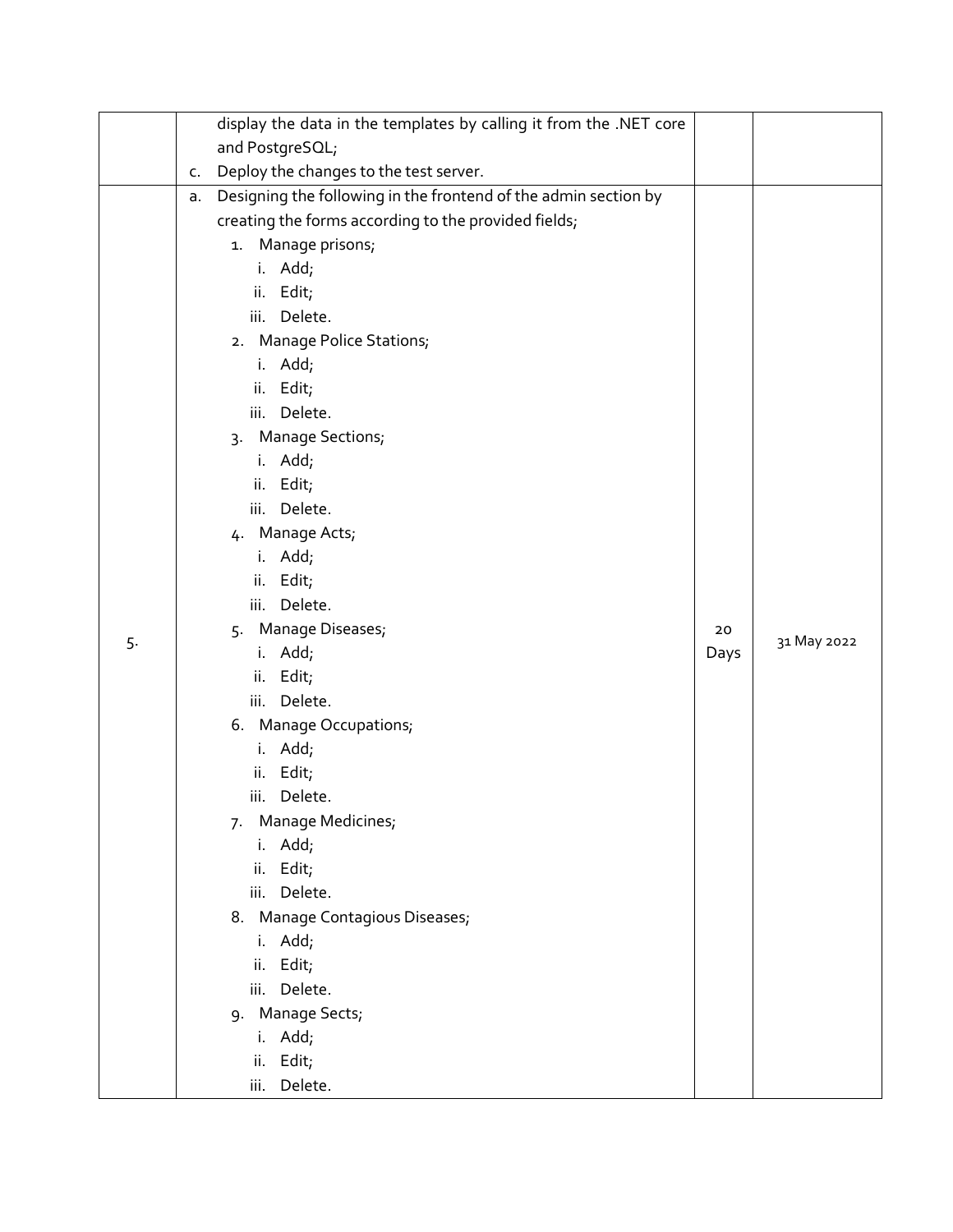|    | 10. Manage Relationships;                                             |      |             |
|----|-----------------------------------------------------------------------|------|-------------|
|    | i. Add;                                                               |      |             |
|    | ii. Edit;                                                             |      |             |
|    | Delete.<br>iii.                                                       |      |             |
|    | Design the dashboard of the Admin Module.<br>b.                       |      |             |
|    |                                                                       |      |             |
|    | Designing the following in the frontend of the admin section by<br>a. |      |             |
|    | creating the forms according to the provided fields;                  |      |             |
|    | 1. Manage Technical Educational institutes;                           |      |             |
|    | i. Add;                                                               |      |             |
|    | Edit;<br>ii.                                                          |      |             |
|    | iii. Delete.                                                          |      |             |
|    | 2. Manage Religious Educational institutes;                           |      |             |
|    | i. Add;                                                               |      |             |
|    | ii. Edit;                                                             |      |             |
|    | iii. Delete.                                                          |      |             |
|    | 3. Manage Banned Outfit Organizations;                                |      |             |
|    | i. Add;                                                               |      |             |
|    | ii. Edit;                                                             |      |             |
|    | iii. Delete.                                                          |      |             |
|    | 4. Manage Age Groups;                                                 |      |             |
|    | i. Add;                                                               |      |             |
|    | ii. Edit;                                                             |      |             |
| 6. | iii. Delete.                                                          | 22   | 30 June2022 |
|    | 5. Manage Courts;                                                     | Days |             |
|    | i. Add;                                                               |      |             |
|    | ii. Edit;                                                             |      |             |
|    | iii. Delete.                                                          |      |             |
|    | 6. Manage Prisoners' Classes;                                         |      |             |
|    | Add;<br>i.                                                            |      |             |
|    | Edit;<br>ii.                                                          |      |             |
|    | Delete.<br>iii.                                                       |      |             |
|    | Manage Belongings;<br>7.                                              |      |             |
|    | i. Add;                                                               |      |             |
|    | ii. Edit;                                                             |      |             |
|    | iii. Delete.                                                          |      |             |
|    | 8. Manage Casts;                                                      |      |             |
|    | i. Add;                                                               |      |             |
|    | Edit;<br>ii.                                                          |      |             |
|    | iii. Delete.                                                          |      |             |
|    | 9. Manage Religions;                                                  |      |             |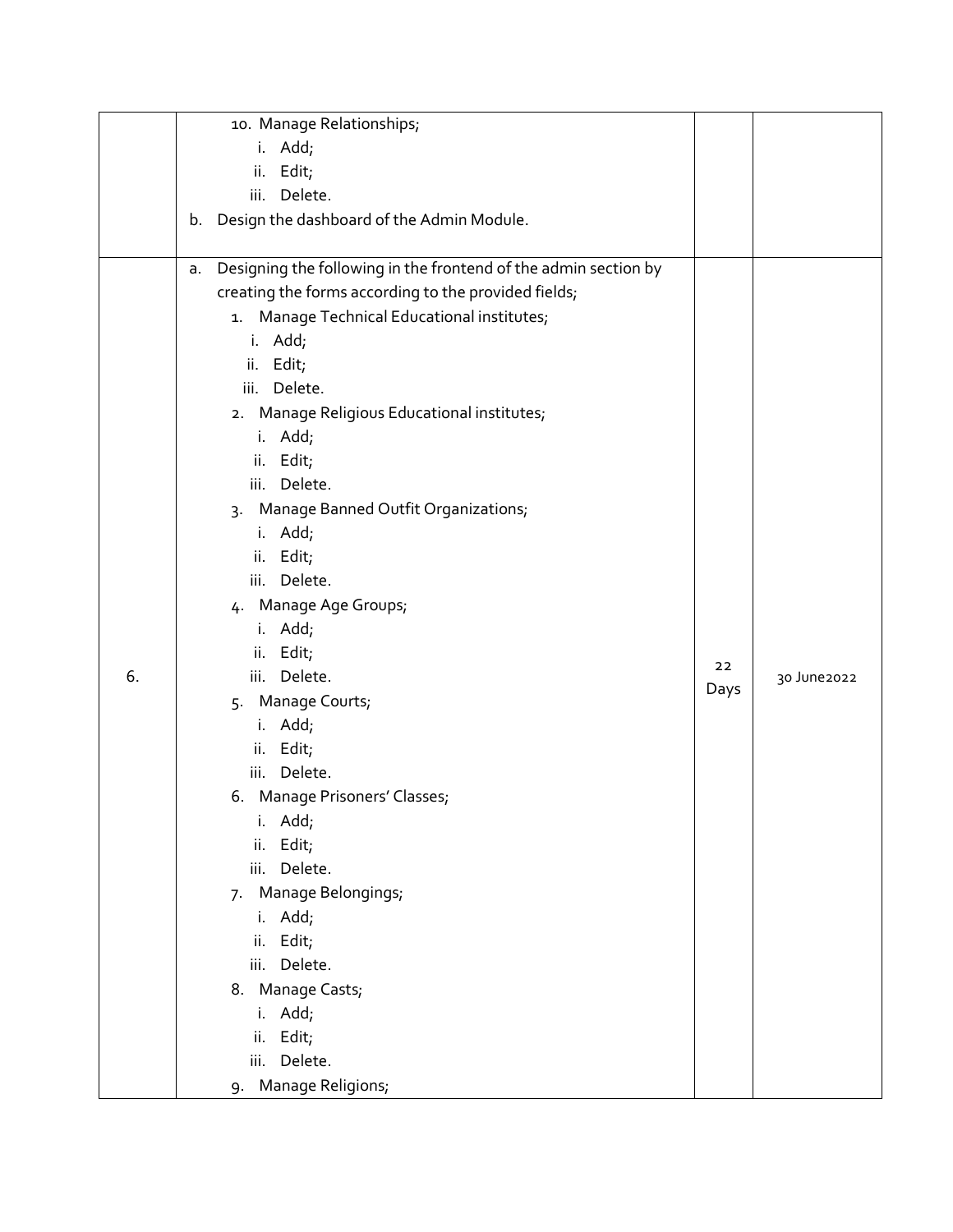|    |                    | i. Add;                                                         |      |                      |
|----|--------------------|-----------------------------------------------------------------|------|----------------------|
|    | ii.                | Edit;                                                           |      |                      |
|    |                    | iii. Delete;                                                    |      |                      |
|    |                    | 10. Manage Educational Qualification types;                     |      |                      |
|    |                    | i. Add;                                                         |      |                      |
|    | ii.                | Edit;                                                           |      |                      |
|    | iii.               | Delete.                                                         |      |                      |
|    | a.                 | Design the frontend of the Undertrial Admissions/Release Module |      |                      |
|    |                    | by creating the forms in the template with the provided list of |      |                      |
|    | fields; $(1/2)$    |                                                                 |      |                      |
|    |                    | 1. Global Search Development (1/2)                              | 18   |                      |
| 7. |                    | 2. Prisoners' Admission (1/2);                                  | Days | 31 July2022          |
|    | 1.                 | Basic Profile;                                                  |      |                      |
|    | 2.                 | Diseases management;                                            |      |                      |
|    | 3.                 | Dependents management;                                          |      |                      |
|    | 4.                 | Cases' management.                                              |      |                      |
|    | a.                 | Design the frontend of the Undertrial Admissions/Release Module |      |                      |
|    |                    | in the provided template and create the forms with the fields   |      |                      |
|    | provided; (2/2)    |                                                                 |      |                      |
|    | 1.                 | Global Search Development (2/2)                                 |      |                      |
|    |                    | 2. Prisoners' Admission (2/2);                                  |      |                      |
| 8. |                    | 1. Photo Uploading feature;                                     | 20   | 31 August 2022       |
|    |                    | Biometric Management (Fingerprint registration);<br>2.          | Days |                      |
|    | 3.                 | Release management;                                             |      |                      |
|    | 4.                 | Dashboard Development.                                          |      |                      |
|    |                    | 5. Prisoners' Management,                                       |      |                      |
|    |                    | 6. Prisoners' Reports;                                          |      |                      |
|    | b.                 | Design the dashboard of the Control Tower Module.               |      |                      |
|    | a.                 | Design the frontend of the Conviction Admissions/Release Module |      |                      |
|    |                    | in the provided template and create the forms with the fields   |      |                      |
|    | provided $(1/2)$ ; |                                                                 |      |                      |
| 9. | 1.                 | Global Search Development (1/2)                                 |      |                      |
|    | 2.                 | Prisoners' Admission (1/2);                                     | 22   |                      |
|    | 3.                 | Basic Profile;                                                  | Days | 30 September<br>2022 |
|    | 4.                 | Diseases management;                                            |      |                      |
|    | 5.                 | Dependents management;                                          |      |                      |
|    | 6.                 | Cases' management.                                              |      |                      |
|    | b.                 | Design the dashboard of the Admission/Release Module            |      |                      |
|    |                    | (Undertrial Module).                                            |      |                      |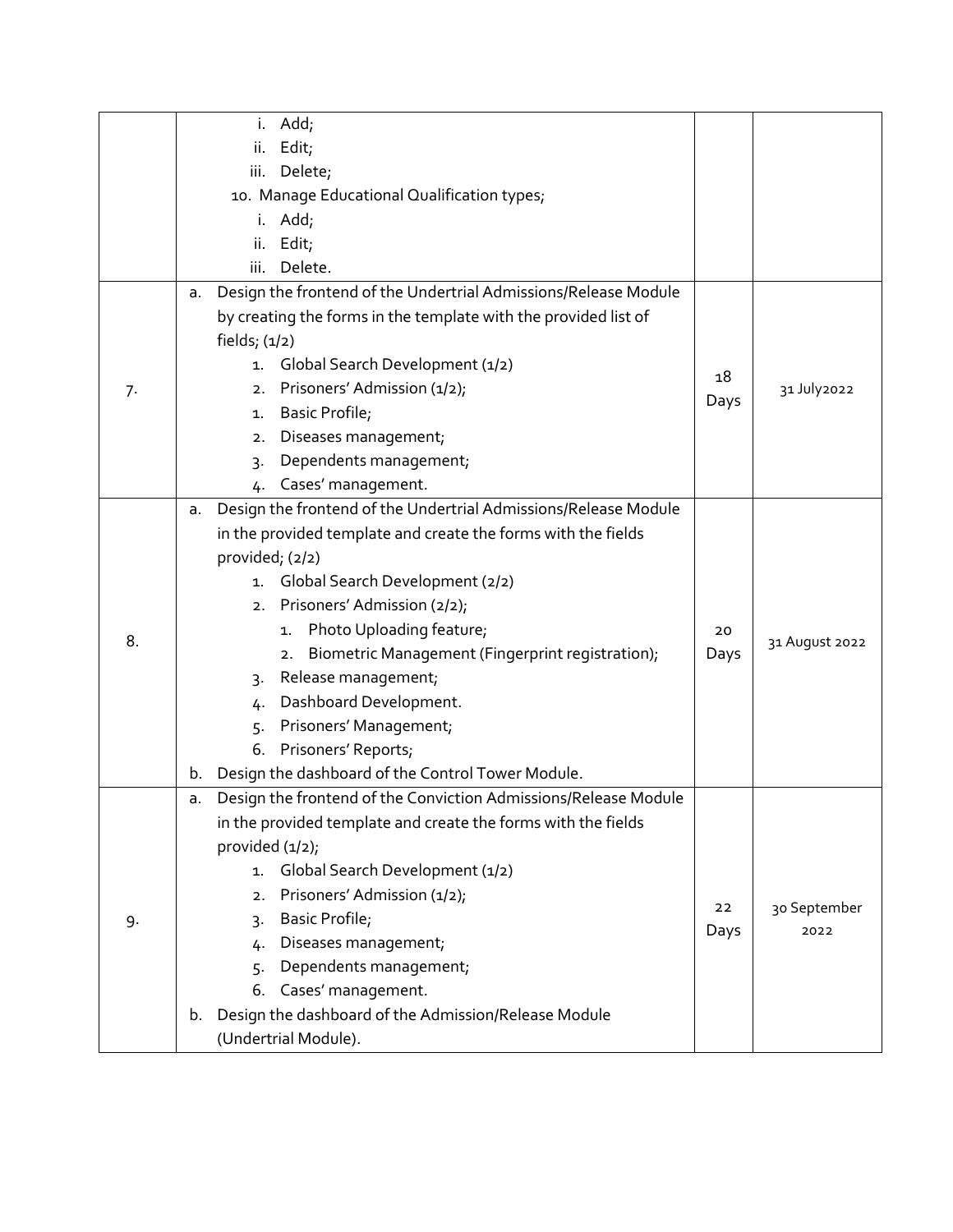|     | a.                                                      | Design the frontend of the Conviction Admissions/Release Module |            |                     |
|-----|---------------------------------------------------------|-----------------------------------------------------------------|------------|---------------------|
|     |                                                         | in the provided template and create the forms with the fields   |            |                     |
|     |                                                         | provided $(2/2)$ ;                                              |            |                     |
|     |                                                         | Global Search Development (2/2)<br>1.                           |            |                     |
|     |                                                         | 2. Prisoners' Admission (2/2);                                  |            |                     |
|     |                                                         | 1. Photo Uploading feature;                                     |            |                     |
| 10. |                                                         | Biometric Management (Fingerprint registration);<br>2.          | 21         | 31 October 2022     |
|     |                                                         | Release management;<br>3.                                       | Days       |                     |
|     |                                                         | Dashboard Development.<br>4.                                    |            |                     |
|     |                                                         | Prisoners' Management;<br>5.                                    |            |                     |
|     |                                                         | <b>Conviction Management;</b><br>6.                             |            |                     |
|     |                                                         | Prisoners' Reports.<br>7.                                       |            |                     |
|     | b.                                                      | Design the dashboard of the Judicial Branch.                    |            |                     |
|     | a.                                                      | Design the frontend of the Control Tower Module in the provided |            |                     |
|     | template and create the forms with the fields provided; |                                                                 |            |                     |
|     |                                                         | <b>Barrack Allocation/Reallocation;</b><br>1.                   |            |                     |
|     |                                                         | Visitors' meetings management;<br>2.                            |            |                     |
|     |                                                         | Visitors' Allow/disallow feature;<br>3.                         | 22         | 30 November         |
| 11. |                                                         | 4. Prisoners Profile viewing;                                   | Days       | 2022                |
|     |                                                         | 5. Prisoners Check-in/Checkout mechanism;                       |            |                     |
|     |                                                         | 6.<br>Hospital Treatment management;                            |            |                     |
|     |                                                         | Hearings Check-in/Checkout management;<br>7.                    |            |                     |
|     | b.                                                      | Design the dashboard of the Control Tower Module.               |            |                     |
|     | a.                                                      | Design the frontend of the Visitors Module in the provided      |            |                     |
|     | template and create the forms with the fields provided; |                                                                 |            |                     |
| 12. |                                                         | 1. Add visitor;                                                 |            |                     |
|     |                                                         | Manage Visitors;<br>2.                                          |            |                     |
|     |                                                         | Visitors' Reports;<br>3.                                        | 11<br>Days | 31 December<br>2022 |
|     |                                                         | Prisoner wise reports;<br>4.                                    |            |                     |
|     |                                                         | Visitor wise reports;<br>5.                                     |            |                     |
|     |                                                         | 6. Visitors' module with dashboard;                             |            |                     |
|     | b.                                                      | Design the dashboard of the visitors' module.                   |            |                     |

## **5. REQUIREMENTS FOR EXPERIENCE AND QUALIFICATIONS**

I. Academic Qualifications:

• Bachelor's degree (preferably Hons) in information technology Computer Science or any other relevant field.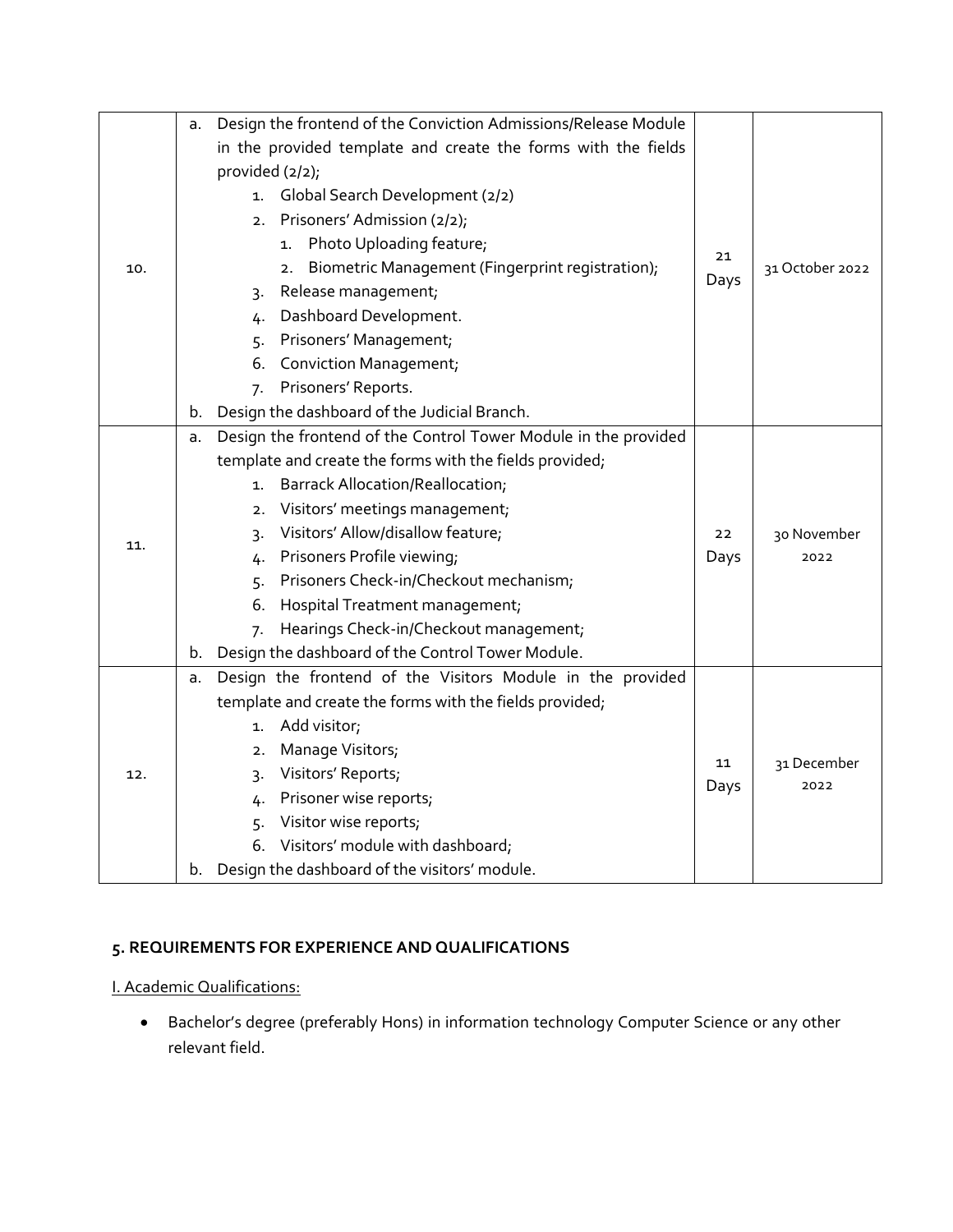#### II. Years of experience:

- 5 Years (4-5 years of experience in frontend development using react. js, HTML3, CSS3, jQuery, and JavaScript,
- 4 years of experience of PostgreSQL Databases;

### III. Competencies:

- Experience with:
	- o .NET Core;
	- o React.js;
	- o HTML5;
	- o CSS3;
	- o Github;
	- o PostgreSQL;
	- o TSQL;
	- o Web API Development;
	- o Mediators;
	- o Identity Server;
	- o jQuery;
	- o Java Script;
	- o TFS and/or Git;
	- o Crystal Reports;
	- o SQL DB Synchronization;
	- o HTML Responsive Designs;
	- o IIS (Internet Information Service);
	- o Basic knowledge of Networks.

## **6. DOCUMENTS TO BE INCLUDED WHEN SUBMITTING THE PROPOSALS.**

Interested individual consultants must submit the following documents/information to demonstrate their qualifications:

1. Technical Proposal:

- I. Explaining why they are the most suitable for the work
- II. Provide a brief methodology on how they will approach and conduct the work (if applicable)
- 2. Financial proposal
- 3. Personal CV including experience in similar projects and at least 3 references
- 4. P-11 Form duly completed.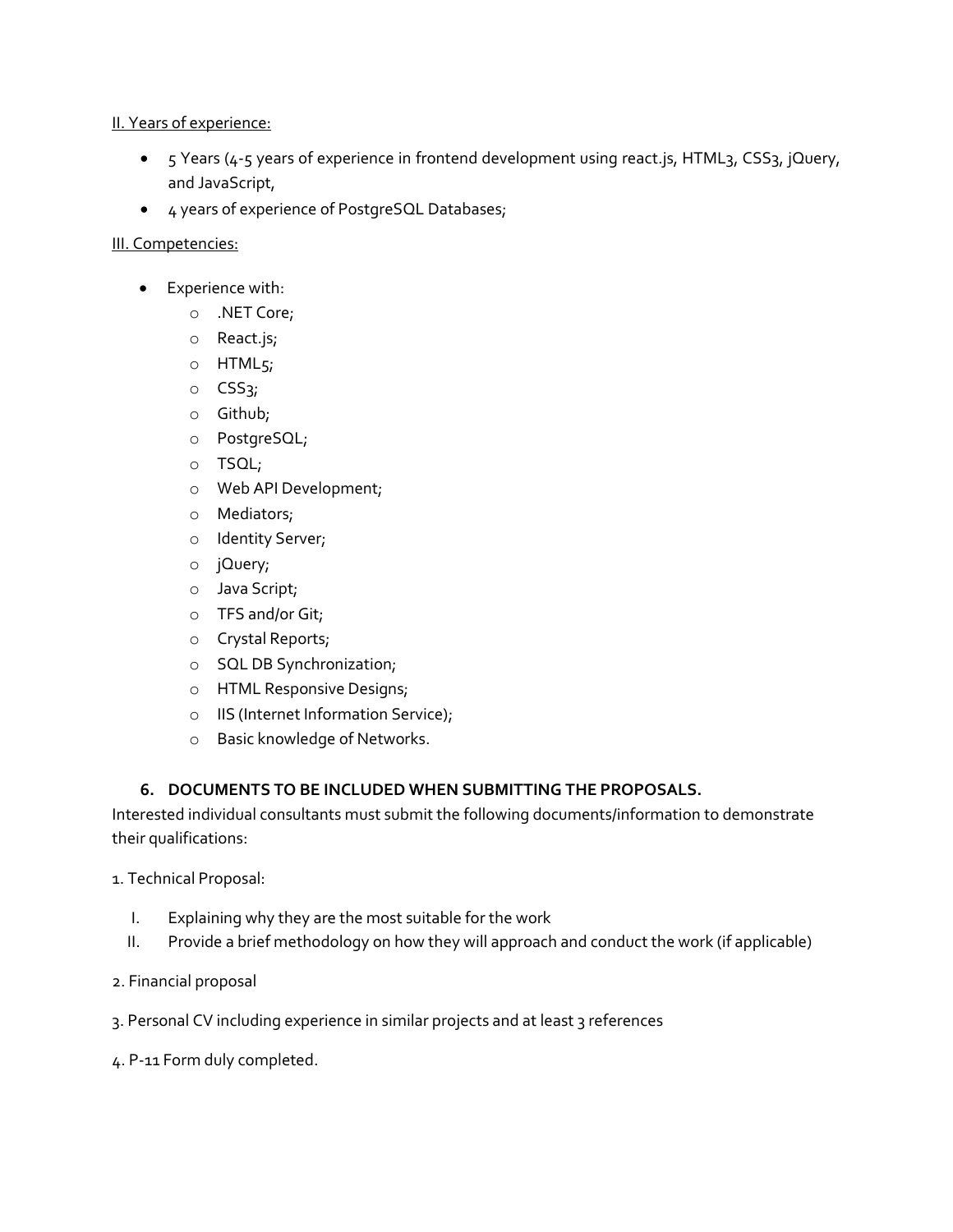#### **7. FINANCIAL PROPOSAL**

#### • **Lump sum contracts**

The financial proposal shall specify a total lump sum amount, and payment terms around specific and measurable (qualitative and quantitative) deliverables (i.e. whether payments fall in installments or upon completion of the entire contract). Payments are based upon output, i.e. upon delivery of the services specified in the TOR. In order to assist the requesting unit in the comparison of financial proposals, the financial proposal will include a breakdown of this lump sum amount (including travel, per diems, and number of anticipated working days).

#### **Travel**

All envisaged travel costs must be included in the financial proposal. This includes all travel to join duty station/repatriation travel. In general, UNDP should not accept travel costs exceeding those of an economy class ticket. Should the IC wish to travel on a higher class he/she should do so using their own resources. In the case of unforeseeable travel, payment of travel costs including tickets, lodging and terminal expenses should be agreed upon, between the respective business unit and Individual Consultant, prior to travel and will be reimbursed.

#### **8 EVALUATION**

Individual consultants will be evaluated based on the following methodologies:

#### *1. Lowest price and technically compliant offer*

*When using this method, the award of a contract should be made to the individual consultant whose offer has been evaluated and determined as both:*

*a) responsive/compliant/acceptable, and*

*b) offering the lowest price/cost*

*"responsive/compliant/acceptable" can be defined as fully meeting the TOR provided.* 

*2. Cumulative analysis* 

*When using this weighted scoring method, the award of the contract should be made to the individual consultant whose offer has been evaluated and determined as:*

*a) responsive/compliant/acceptable, and*

*b) Having received the highest score out of a pre-determined set of weighted technical and financial criteria specific to the solicitation.* 

\* Technical Criteria weight; 70

\* Financial Criteria weight; 30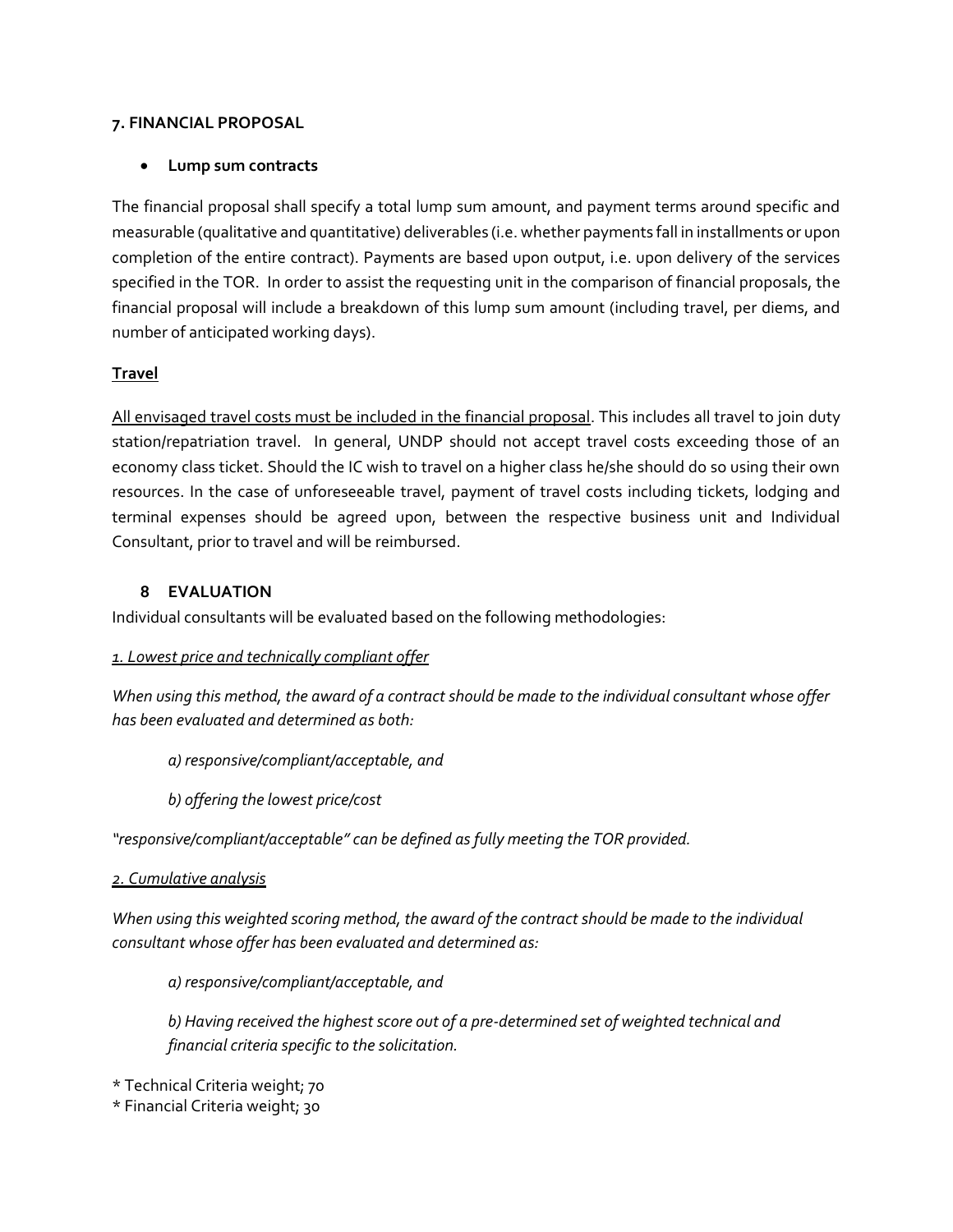Only candidates obtaining a minimum of 49 out of 70 points would be considered for the Financial Evaluation:

| Criteria                                                                                                             |                                                                                                              | Weight                                                                    | Max. Point |
|----------------------------------------------------------------------------------------------------------------------|--------------------------------------------------------------------------------------------------------------|---------------------------------------------------------------------------|------------|
| <b>Technical Competencies</b>                                                                                        |                                                                                                              | 70                                                                        |            |
| Bachelor's degree (preferably Hons) in computer science, Information<br>Technology, or software engineering          |                                                                                                              | 15                                                                        |            |
| HTML <sub>3</sub> , CSS <sub>3</sub> , jQuery, and JavaScript.                                                       | 5 Years (4-5 years of experience in frontend development using react.js,                                     | 25                                                                        |            |
|                                                                                                                      | 4 years of experience in PostgreSQL Databases                                                                | 10                                                                        |            |
| 4-5 years of experience in Web APIs                                                                                  |                                                                                                              | 20                                                                        |            |
| Financial (Lower Offer/Offer*100                                                                                     |                                                                                                              | 30                                                                        |            |
| <b>Total Score</b>                                                                                                   |                                                                                                              | Technical score 70 + 30                                                   |            |
|                                                                                                                      |                                                                                                              | Financial                                                                 |            |
|                                                                                                                      | <b>Weight per Technical Competence</b>                                                                       |                                                                           |            |
| Weak: Below 70%                                                                                                      | the analyzed competence                                                                                      | The individual consultant/contractor has demonstrated a WEAK capacity for |            |
| Satisfactory: 70-75%                                                                                                 | The individual consultant/contractor has demonstrated a SATISFACTORY<br>capacity for the analyzed competence |                                                                           |            |
| Good: 76-85%<br>The individual consultant/contractor has demonstrated a GOOD capacity for<br>the analyzed competence |                                                                                                              |                                                                           |            |

| Very Good: 86-95%    | The individual consultant/contractor has demonstrated a VERY GOOD    |
|----------------------|----------------------------------------------------------------------|
|                      | capacity for the analyzed competence                                 |
| Outstanding: 96-100% | The individual consultant/contractor has demonstrated an OUTSTANDING |
|                      | capacity for the analyzed competence                                 |

# **ANNEX**

| ANNEX | 1- TERMS OF REFERENCES (TOR)                          |
|-------|-------------------------------------------------------|
| ANNEX | 2- INDIVIDUAL CONSULTANT GENERAL TERMS AND CONDITIONS |
| ANNEX | 3- PROPOSAL SUBMISSION FORM                           |
| ANNEX | 4- OFFEROR'S LETTER TO UNDP                           |
| ANNEX | 5- FINANCIAL PROPOSAL                                 |
| ANNEX | 6- P 11 FORM                                          |
| ANNEX | 7- STATEMENT OF HEALTH                                |
|       |                                                       |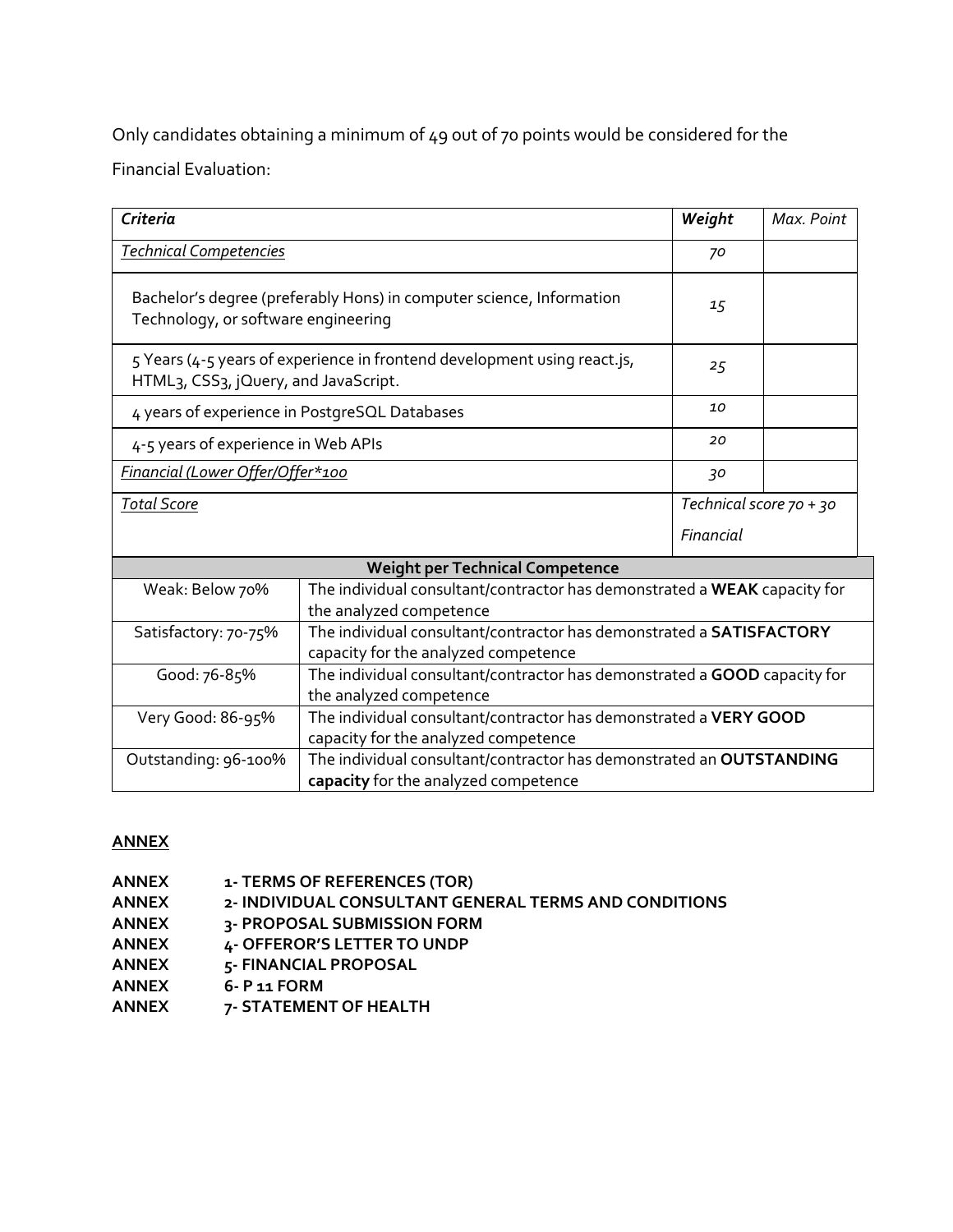#### **G E N E R A L C O N D I T I O N S O F C O N T R A C T FOR THE SERVICES OF INDIVIDUAL CONTRACTORS**

1. **LEGAL STATUS**: The Individual contractor shall have the legal status of an independent contractor vis-à-vis the United Nations Development Programme (UNDP), and shall not be regarded, for any purposes, as being either a "staff member" of UNDP, under the UN' Staff Regulations and Rules, or an "official" of UNDP, for purposes of the Convention on the Privileges and Immunities of the United Nations, adopted by the General Assembly of the United Nations on 13 February 1946. Accordingly, nothing within or relating to the Contract shall establish the relationship of employer and employee, or of principal and agent, between UNDP and the Individual contractor. The officials, representatives, employees or subcontractors of UNDP and of the Individual contractor, if any, shall not be considered in any respect as being the employees or agents of the other, and UNDP and the Individual contractor shall be solely responsible for all claims arising out of or relating to its engagement of such persons or entities.

2**. STANDARDS OF CONDUCT**: In General: The Individual contractor shall neither seek nor accept instructions from any authority external to UNDP in connection with the performance of its obligations under the Contract. Should any authority external to UNDP seek to impose any instructions on the Contract regarding the Individual contractor's performance under the Contract, the Individual contractor shall promptly notify UNDP and shall provide all reasonable assistance required by UNDP. The Individual contractor shall not take any action in respect of its performance of the Contract or otherwise related to its obligations under the Contract that may adversely affect the interests of UNDP, and the Individual contractor shall perform its obligations under the Contract with the fullest regard to the interests of UNDP. The Individual contractor warrants that it has not and shall not offer any direct or indirect benefit arising from or related to the performance of the Contract or the award thereof to any representative, official, employee or other agent of UNDP. The Individual contractor shall comply with all laws, ordinances, rules and regulations bearing upon the performance of its obligations under the Contract. In the performance of the Contract the Individual contractor shall comply with the standards of conduct set in the Secretary General's Bulletin ST/SGB/2002/9 of 18 June 2002, entitled "Regulations Governing the Status, Basic Rights and Duties of Officials other than Secretariat Officials, and Expert on Mission". The individual contractor must comply with all Security Directives issued by UNDP. Failure to comply with such security directives is grounds for termination of the Individual contractor for cause.

Prohibition of Sexual Exploitation and Abuse: In the performance of the Contract, the Individual contractor shall comply with the standards of conduct set forth in the Secretary-General's bulletin ST/SGB/2003/13 of 9 October 2003, concerning "Special measures for protection from sexual exploitation and sexual abuse". In particular, the Individual contractor shall not engage in any conduct that would constitute sexual exploitation or sexual abuse, as defined in that bulletin.

The Individual contractor acknowledges and agrees that any breach of any of the provisions hereof shall constitute a breach of an essential term of the Contract, and, in addition to any other legal rights or remedies available to any person, shall give rise to grounds for termination of the Contract. In addition, nothing herein shall limit the right of UNDP to refer any alleged breach of the foregoing standards of conduct to the relevant national authorities for appropriate legal action.

3**. TITLE RIGHTS, COPYRIGHTS, PATENTS AND OTHER PROPRIETARY RIGHTS**: Title to any equipment and supplies that may be furnished by UNDP to the Individual contractor for the performance of any obligations under the Contract shall rest with UNDP, and any such equipment shall be returned to UNDP at the conclusion of the Contract or when no longer needed by the Individual contractor. Such equipment, when returned to UNDP, shall be in the same condition as when delivered to the Individual contractor, subject to normal wear and tear, and the Individual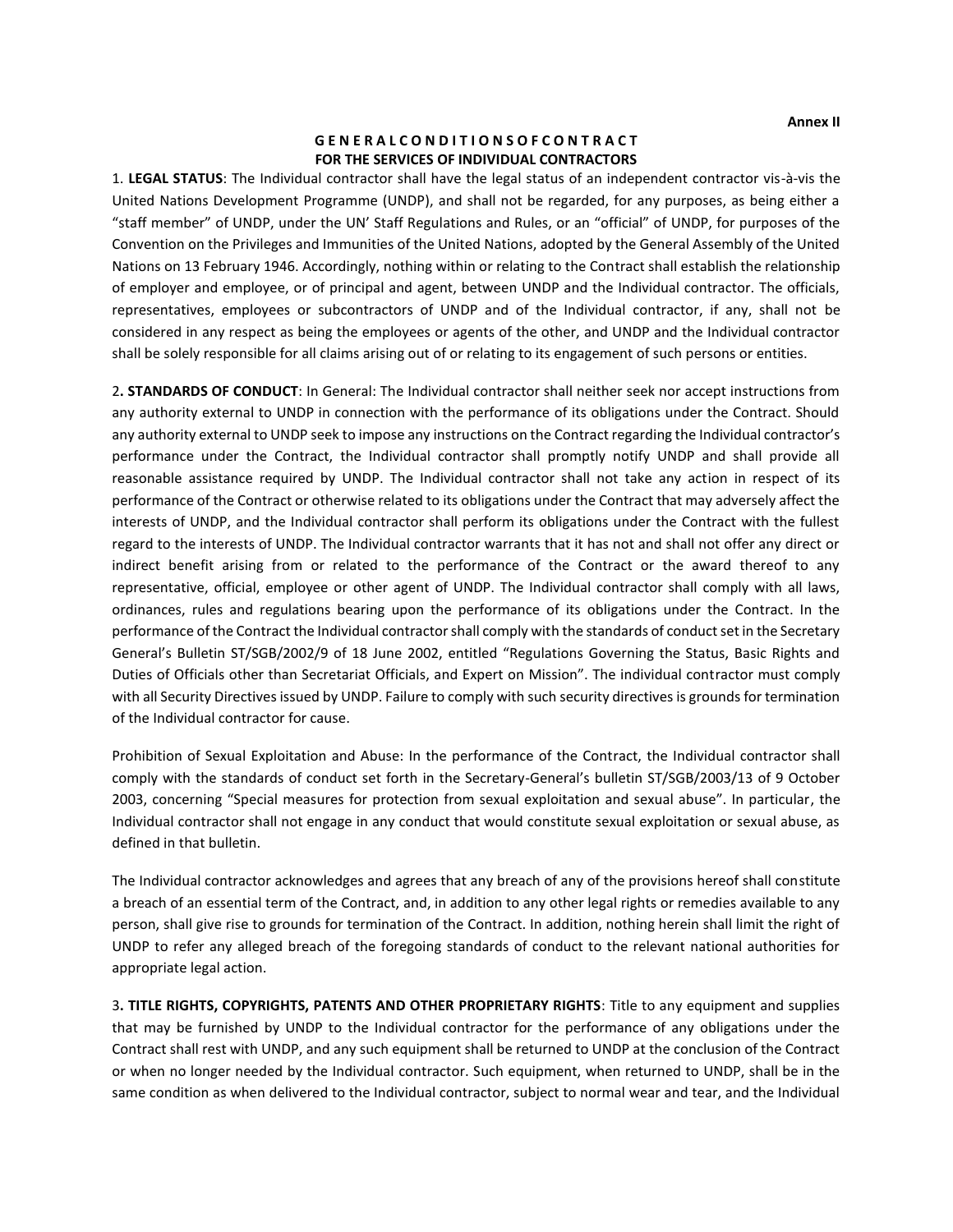contractor shall be liable to compensate UNDP for any damage or degradation of the equipment that is beyond normal wear and tear.

UNDP shall be entitled to all intellectual property and other proprietary rights, including, but not limited to, patents, copyrights and trademarks, with regard to products, processes, inventions, ideas, know-how or documents and other materials which the Individual contractor has developed for UNDP under the Contract and which bear a direct relation to or are produced or prepared or collected in consequence of, or during the course of, the performance of the Contract, and the Individual contractor acknowledges and agrees that such products, documents and other materials constitute works made for hire for UNDP. However, to the extent that any such intellectual property or other proprietary rights consist of any intellectual property or other proprietary rights of the Individual contractor: (a) that pre-existed the performance by the Individual contractor of its obligations under the Contract, or (b) that the Individual contractor may develop or acquire, or may have developed or acquired, independently of the performance of its obligations under the Contract, UNDP does not and shall not claim any ownership interest thereto, and the Individual contractor grants to UNDP a perpetual licence to use such intellectual property or other proprietary right solely for the purposes of and in accordance with the requirements of the Contract. At the request of UNDP, the Individual contractor shall take all necessary steps, execute all necessary documents and generally assist in securing such proprietary rights and transferring or licensing them to UNDP in compliance with the requirements of the applicable law and of the Contract. Subject to the foregoing provisions, all maps, drawings, photographs, mosaics, plans, reports, estimates, recommendations, documents and all other data compiled by or received by the Individual contractor under the Contract shall be the property of UNDP, shall be made available for use or inspection by UNDP at reasonable times and in reasonable places, shall be treated as confidential and shall be delivered only to UNDP authorized officials on completion of work under the Contract

4. **CONFIDENTIAL NATURE OF DOCUMENTS AND INFORMATION**: Information and data that are considered proprietary by either UNDP or the Individual contractor or that are delivered or disclosed by one of them ("Discloser") to the other ("Recipient") during the course of performance of the Contract, and that are designated as confidential ("Information"), shall be held in confidence and shall be handled as follows. The Recipient of such Information shall use the same care and discretion to avoid disclosure, publication or dissemination of the Discloser's Information as it uses with its own similar information that it does not wish to disclose, publish or disseminate, and the Recipient may otherwise use the Discloser's Information solely for the purpose for which it was disclosed. The Recipient may disclose confidential Information to any other party with the Discloser's prior written consent, as well as to the Recipient's employees, officials, representatives, and agents who have a need to know such confidential Information solely for purposes of performing obligations under the Contract. Subject to and without any waiver of the privileges and immunities of UNDP, the Individual contractor may disclose Information to the extent required by law, *provided that* the Individual contractor will give UNDP sufficient prior notice of a request for the disclosure of Information in order to allow UNDP to have a reasonable opportunity to take protective measures or such other action as may be appropriate before any such disclosure is made. UNDP may disclose Information to the extent as required pursuant to the Charter of the United Nations, resolutions or regulations of the General Assembly or its other governing bodies, or rules promulgated by the Secretary-General. The Recipient shall not be precluded from disclosing Information that is obtained by the Recipient from a third party without restriction, is disclosed by the Discloser to a third party without any obligation of confidentiality, is previously known by the Recipient, or at any time is developed by the Recipient completely independently of any disclosures hereunder. These obligations and restrictions of confidentiality shall be effective during the term of the Contract, including any extension thereof, and, unless otherwise provided in the Contract, shall remain effective following any termination of the Contract.

5. **TRAVEL, MEDICAL CLEARANCE AND SERVICE INCURRED DEATH, INJURY OR ILLNESS**: If the Individual contractor is required by UNDP to travel beyond commuting distance from the Individual contractor's usual place of residence,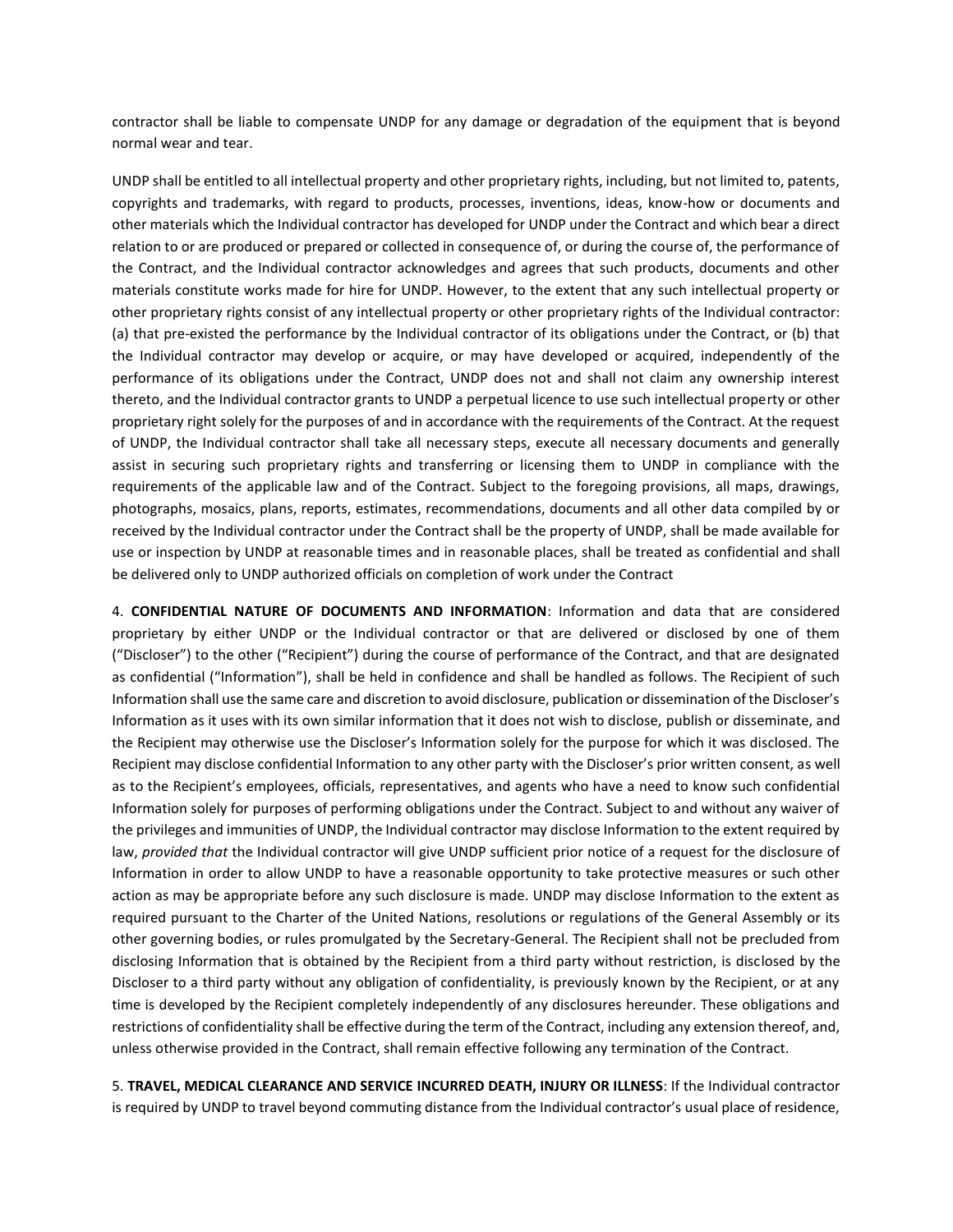and upon prior written agreement, such travel shall be at the expense of UNDP. Such travel shall be at economy care when by air.

UNDP may require the Individual contractor to submit a Statement of Good Health from a recognized physician prior to commencement of work in any offices or premises of UNDP or before engaging in any travel required by UNDP or connected with the performance of the Contract. The Individual contractor shall provide such a Statement of Good Health as soon as practicable following such request, and prior to engaging in any such travel, and the Individual contractor warrants the accuracy of any such Statement, including, but not limited to, confirmation that the Individual contractor has been fully informed regarding the requirements for inoculations for the country or countries to which travel may be authorized.

In the event of the death, injury or illness of the Individual contractor which is attributable to the performance of services on behalf of UNDP under the terms of the Contract while the Individual contractor is traveling at UNDP expense or is performing any services under the Contract in any offices or premises of UNDP, the Individual contractor or the Individual contractor's dependants, as appropriate, shall be entitled to compensation equivalent to that provided under the UNDP insurance policy, available upon request.

6. **PROHIBITION ON ASSIGNMENT; MODIFICATIONS**: The Individual contractor may not assign, delegate, transfer, pledge or make any other disposition of the Contract, of any part thereof, or of any of the rights, claims or obligations under the Contract except with the prior written authorization of UNDP, and any attempt to do so shall be null and void. The terms or conditions of any supplemental undertakings, licences or other forms of Contract concerning any goods or services to be provided under the Contract shall not be valid and enforceable against UNDP nor in any way shall constitute an Contract by UNDP thereto, unless any such undertakings, licences or other forms of Contract are the subject of a valid written undertaking by UNDP. No modification or change in the Contract shall be valid and enforceable against UNDP unless provided by means of a valid written amendment to the Contract signed by the Individual contractor and an authorized official or appropriate contracting authority of UNDP.

7. **SUBCONTRACTORS**: In the event that the Individual contractor requires the services of subcontractors to perform any obligations under the Contract, the Individual contractor shall obtain the prior written approval of UNDP for any such subcontractors. UNDP may, in its sole discretion, reject any proposed subcontractor or require such subcontractor's removal without having to give any justification therefore, and such rejection shall not entitle the Individual contractor to claim any delays in the performance, or to assert any excuses for the non-performance, of any of its obligations under the Contract. The Individual contractor shall be solely responsible for all services and obligations performed by its subcontractors. The terms of any subcontract shall be subject to, and shall be construed in a manner that is fully in accordance with, all of the terms and conditions of the Contract.

8. **USE OF NAME, EMBLEM OR OFFICIAL SEAL OF THE UNITED NATIONS**: The Individual contractor shall not advertise or otherwise make public for purposes of commercial advantage or goodwill that it has a contractual relationship with UNDP, nor shall the Individual contractor, in any manner whatsoever, use the name, emblem or official seal of UNDP, or any abbreviation of the name of UNDP, in connection with its business or otherwise without the written permission of UNDP.

9. **INDEMNIFICATION**: The Individual contractor shall indemnify, defend, and hold and save harmless UNDP, and its officials, agents and employees, from and against all suits, proceedings, claims, demands, losses and liability of any kind or nature, including, but not limited to, all litigation costs and expenses, attorney's fees, settlement payments and damages, based on, arising from, or relating to: (a) allegations or claims that the use by UNDP of any patented device, any copyrighted material or any other goods or services provided to UNDP for its use under the terms of the Contract, in whole or in part, separately or in combination, constitutes an infringement of any patent, copyright,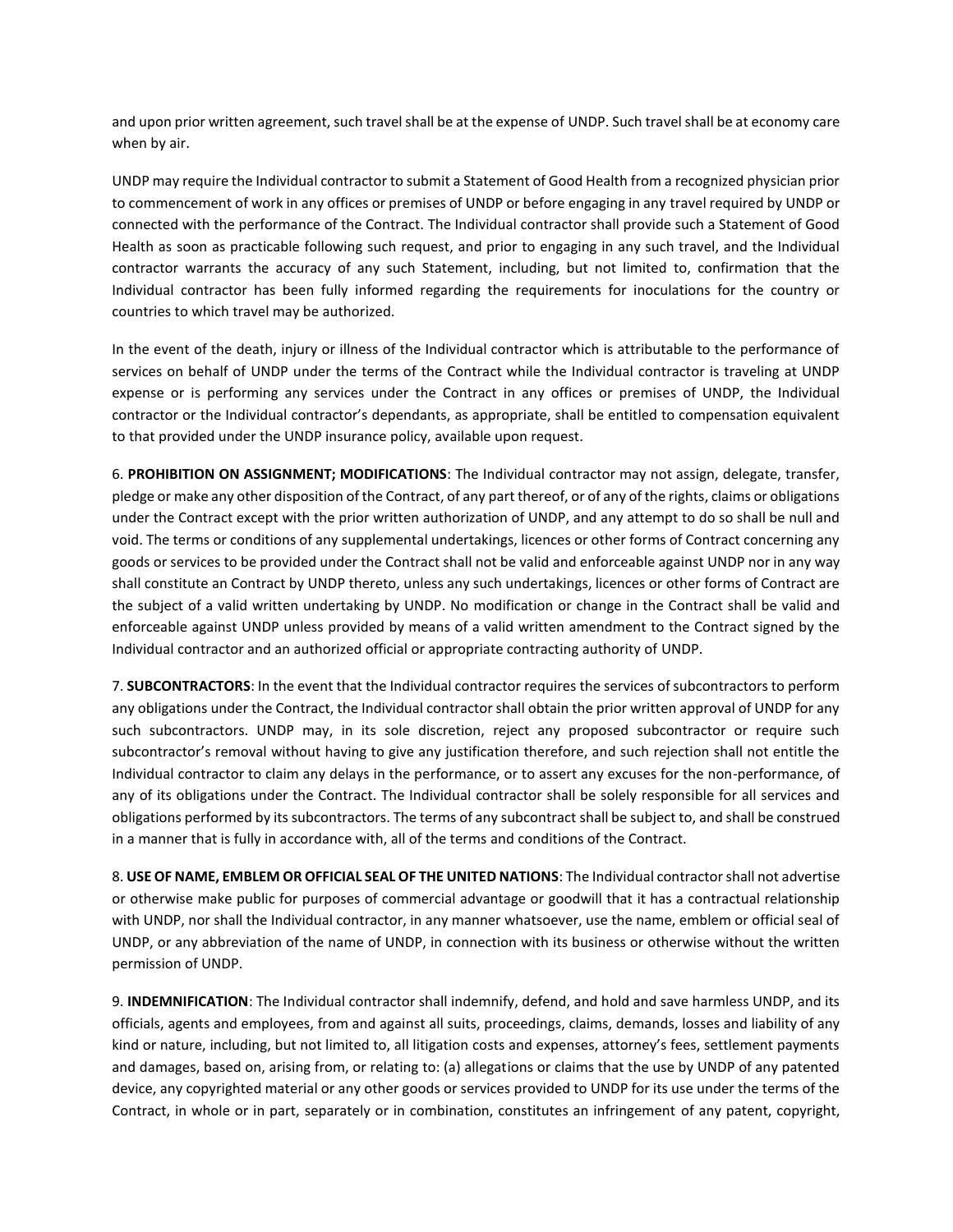trademark or other intellectual property right of any third party; or (b) any acts or omissions of the Individual contractor , or of any subcontractor or anyone directly or indirectly employed by them in the performance of the Contract, which give rise to legal liability to anyone not a party to the Contract, including, without limitation, claims and liability in the nature of a claim for workers' compensation.

10**. INSURANCE**: The Individual contractor shall pay UNDP promptly for all loss, destruction or damage to the property of UNDP caused by the Individual contractor, or of any subcontractor, or anyone directly or indirectly employed by them in the performance of the Contract. The Individual contractor shall be solely responsible for taking out and for maintaining adequate insurance required to meet any of its obligations under the Contract, as well as for arranging, at the Individual contractor 's sole expense, such life, health and other forms of insurance as the Individual contractor may consider to be appropriate to cover the period during which the Individual contractor provides services under the Contract. The Individual contractor acknowledges and agrees that none of the insurance arrangements the Individual contractor may make shall, in any way, be construed to limit the Individual contractor's liability arising under or relating to the Contract.

11. **ENCUMBRANCES AND LIENS**: The Individual contractor shall not cause or permit any lien, attachment or other encumbrance by any person to be placed on file or to remain on file in any public office or on file with UNDP against any monies due to the Individual contractor or to become due for any work donor or against any goods supplied or materials furnished under the Contract, or by reason of any other claim or demand against the Individual contractor.

12. **FORCE MAJEURE; OTHER CHANGES IN CONDITIONS**: In the event of and as soon as possible after the occurrence of any cause constituting *force majeure*, the Individual contractor shall give notice and full particulars in writing to UNDP of such occurrence or cause if the Individual contractor is thereby rendered unable, wholly or in part, to perform its obligations and meet its responsibilities under the Contract. The Individual contractor shall also notify UNDP of any other changes in conditions or the occurrence of any event, which interferes or threatens to interfere with its performance of the Contract. Not more than fifteen (15) days following the provision of such notice of *force majeure* or other changes in conditions or occurrence, the Individual contractor shall also submit a statement to UNDP of estimated expenditures that will likely be incurred for the duration of the change in conditions or the event. On receipt of the notice or notices required hereunder, UNDP shall take such action as it considers, in its sole discretion, to be appropriate or necessary in the circumstances, including the granting to the Individual contractor of a reasonable extension of time in which to perform any obligations under the Contract.

In the event of and as soon as possible after the occurrence of any cause constituting *force majeure*, the Individual contractor shall give notice and full particulars in writing to UNDP of such occurrence or cause if the Individual contractor is thereby rendered unable, wholly or in part, to perform its obligations and meet its responsibilities under the Contract. The Individual contractor shall also notify UNDP of any other changes in conditions or the occurrence of any event, which interferes or threatens to interfere with its performance of the Contract. Not more than fifteen (15) days following the provision of such notice of *force majeure* or other changes in conditions or occurrence, the Individual contractor shall also submit a statement to UNDP of estimated expenditures that will likely be incurred for the duration of the change in conditions or the event. On receipt of the notice or notices required hereunder, UNDP shall take such action as it considers, in its sole discretion, to be appropriate or necessary in the circumstances, including the granting to the Individual contractor of a reasonable extension of time in which to perform any obligations under the Contract.

*Force majeure* as used herein means any unforeseeable and irresistible act of nature, any act of war (whether declared or not), invasion, revolution, insurrection, or any other acts of a similar nature or force, *provided that* such acts arise from causes beyond the control and without the fault or negligence of the Individual contractor. The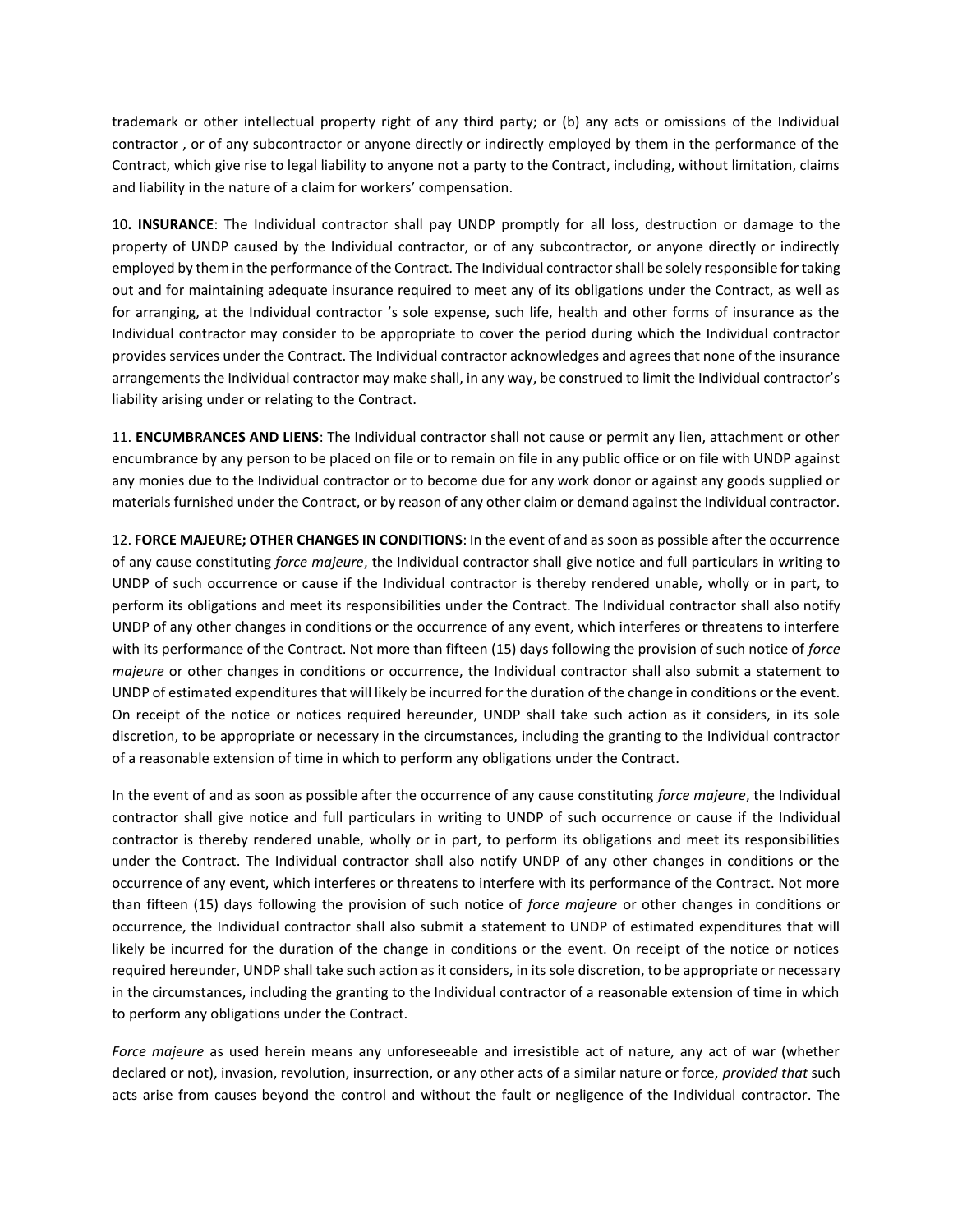Individual contractor acknowledges and agrees that, with respect to any obligations under the Contract that the Individual contractor must perform in or for any areas in which UNDP is engaged in, preparing to engage in, or disengaging from any peacekeeping, humanitarian or similar operations, any delay or failure to perform such obligations arising from or relating to harsh conditions within such areas or to any incidents of civil unrest occurring in such areas shall not, in and of itself, constitute *force majeure* under the Contract

13. **TERMINATION**: Either party may terminate the Contract, in whole or in part, upon giving written notice to the other party. The period of notice shall be five (5) days in the case of Contracts for a total period of less than two (2) months and fourteen (14) days in the case of contracts for a longer period. The initiation of conciliation or arbitral proceedings, as provided below, shall not be deemed to be a "cause" for or otherwise to be in itself a termination of the Contract. UNDP may, without prejudice to any other right or remedy available to it, terminate the Contract forthwith in the event that: (a) the Individual contractor is adjudged bankrupt, or is liquidated, or becomes insolvent, applies for moratorium or stay on any payment or repayment obligations, or applies to be declared insolvent; (b) the Individual contractor is granted a moratorium or a stay or is declared insolvent; the Individual contractor makes an assignment for the benefit of one or more of its creditors; (c) a Receiver is appointed on account of the insolvency of the Individual contractor ; (d) the Individual contractor offers a settlement in lieu of bankruptcy or receivership; or (e) UNDP reasonably determines that the Individual contractor has become subject to a materially adverse change in its financial condition that threatens to endanger or otherwise substantially affect the ability of the Individual contractor to perform any of its obligations under the Contract.

In the event of any termination of the Contract, upon receipt of notice of termination by UNDP, the Individual contractor shall, except as may be directed by UNDP in the notice of termination or otherwise in writing: (a) take immediate steps to bring the performance of any obligations under the Contract to a close in a prompt and orderly manner, and in doing so, reduce expenses to a minimum; (b) refrain from undertaking any further or additional commitments under the Contract as of and following the date of receipt of such notice; (c) deliver all completed or partially completed plans, drawings, information and other property that, if the Contract had been completed, would be required to be furnished to UNDP thereunder; (d) complete performance of the work not terminated; and (e) take any other action that may be necessary, or that UNDP may direct in writing, for the protection and preservation of any property, whether tangible or intangible, related to the Contract that is in the possession of the Individual contractor and in which UNDP has or may be reasonably expected to acquire an interest.

In the event of any termination of the Contract, UNDP shall only be liable to pay the Individual contractor compensation on a pro rata basis for no more than the actual amount of work performed to the satisfaction of UNDP in accordance with the requirements of the Contract. Additional costs incurred by UNDP resulting from the termination of the Contract by the Individual contractor may be withheld from any amount otherwise due to the Individual contractor from UNDP..

14. **NON-EXCLUSIVITY**: UNDP shall have no obligation respecting, and no limitations on, its right to obtain goods of the same kind, quality and quantity, or to obtain any services of the kind described in the Contract, from any other source at any time.

15. **TAXATION:** Article II, section 7, of the Convention on the Privileges and Immunities of the United Nations provides, *inter alia*, that the United Nations, including its subsidiary organs, is exempt from all direct taxes, except charges for public utility services, and is exempt from customs restrictions, duties and charges of a similar nature in respect of articles imported or exported for its official use. In the event any governmental authority refuses to recognize the exemptions of the United Nations from such taxes, restrictions, duties or charges, the Individual contractor shall immediately consult with UNDP to determine a mutually acceptable procedure. UNDP shall have no